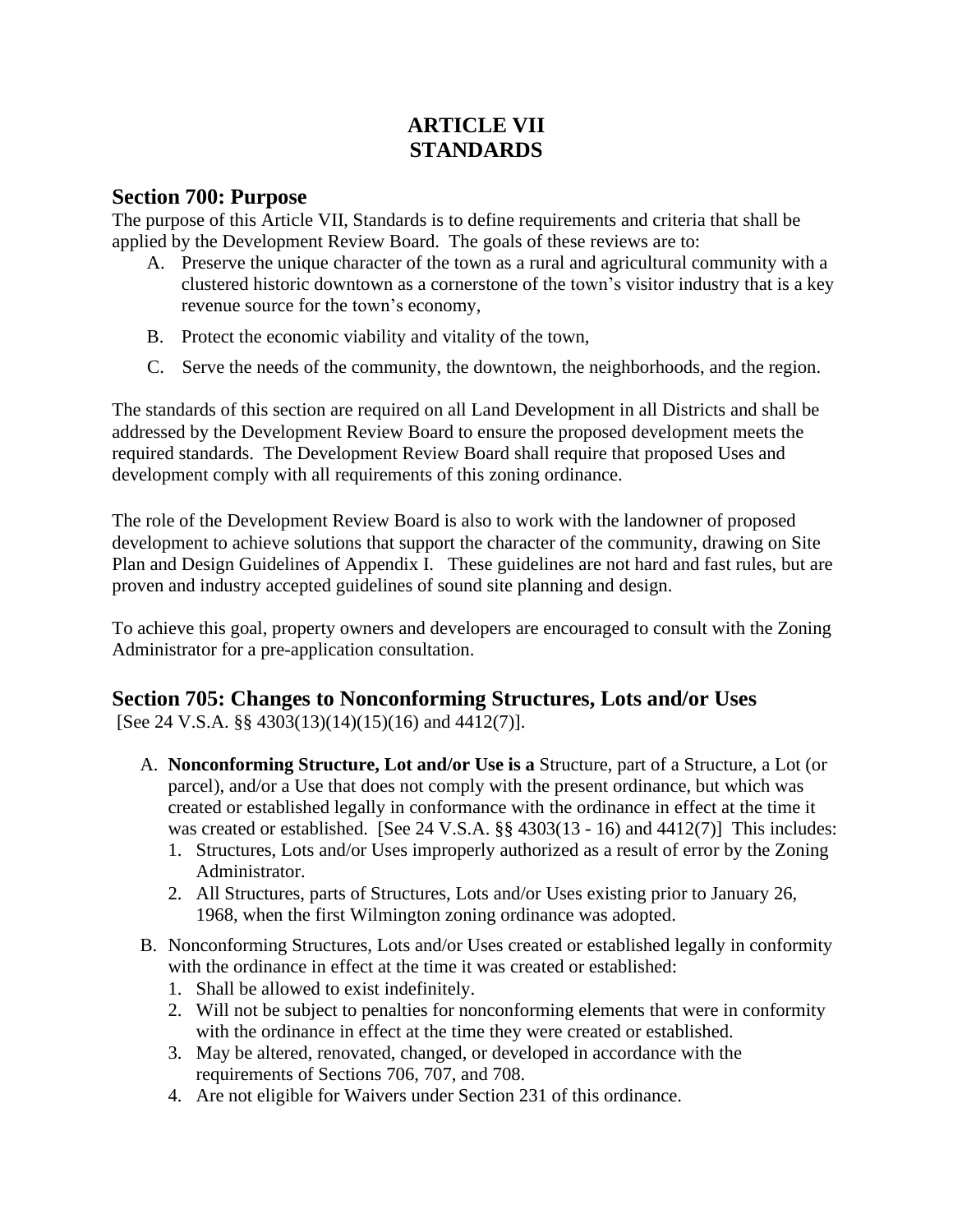C. Changes to a Nonconforming Structure, Lot, or Use which do not comply with the requirements of this Section are illegal and will be subject to remedy consistent with the enforcement, violations and penalties provisions of this ordinance (see Article II Section 215 & 216).

### **Section 706: Nonconforming Structures on Developed Land/Lot**

- A. Developed Land/Lot is any Land, Lot or parcel which includes "the construction, reconstruction, conversion, Structural alteration, relocation, or enlargement of any building or other Structure; the demolition, destruction, or razing of a Structure, whether intentional or unintentional; any change in the Use of any building or other Structure, Land, or Use; the Subdivision of a parcel into two (2) or more parcels; any mining, landfill, or excavation that increases peak off-site flow; and any water impoundment such as lakes and ponds". [See Definitions Land Development, Lot Development]
- B. A Nonconforming Structure on a Developed Lot/Developed Land may be modified consistent with the guidelines of this Section with the prior written decision and approval of the Development Review Board. Modifications to Nonconforming Structures are not eligible for a Waiver.
- C. In a Development Review Board hearing where there is question as to whether a Lot has been previously Developed, the burden of proof lies with the applicant. This burden may be met through dated photographs, expert testimony, or the provision of town land records or Grand List of the Town of Wilmington records back to January 26, 1968 (the time of the first Wilmington zoning ordinance) or the time when the Lot/land was established or created, whichever is later,
- D. No alteration, renovation, or change shall exceed thirty (30) feet to the highest point of the ridge line. Nonconforming Structures and Land Development of Nonconforming Lots are not eligible for Height Limitation Exceptions – Review Options under Section 442 of this ordinance or for Waivers under Section 231 of this ordinance.
- E. A Nonconforming Structure on a Developed Lot may be altered, renovated, or changed in any direction for any reason, with the written decision and approval of the Development Review Board (except as provided for in item F below), provided that:
	- 1. The change to the non-conforming element of the Structure:
		- a. Remains within the footprint of the original non-conforming element or feature, including any overhangs or cantilevering, or

### Determining Footprint of Original Structure:

Evidence of the footprint of the original non-conforming Structure shall be clearly established and maintained by the property owner seeking to rebuild within the footprint of the original non-conforming Structure. The burden of proof as to the location and dimensions of the original Structure remains with the property owner seeking a Permit for such a change. For owners failing to clearly establish and maintain evidence of the footprint and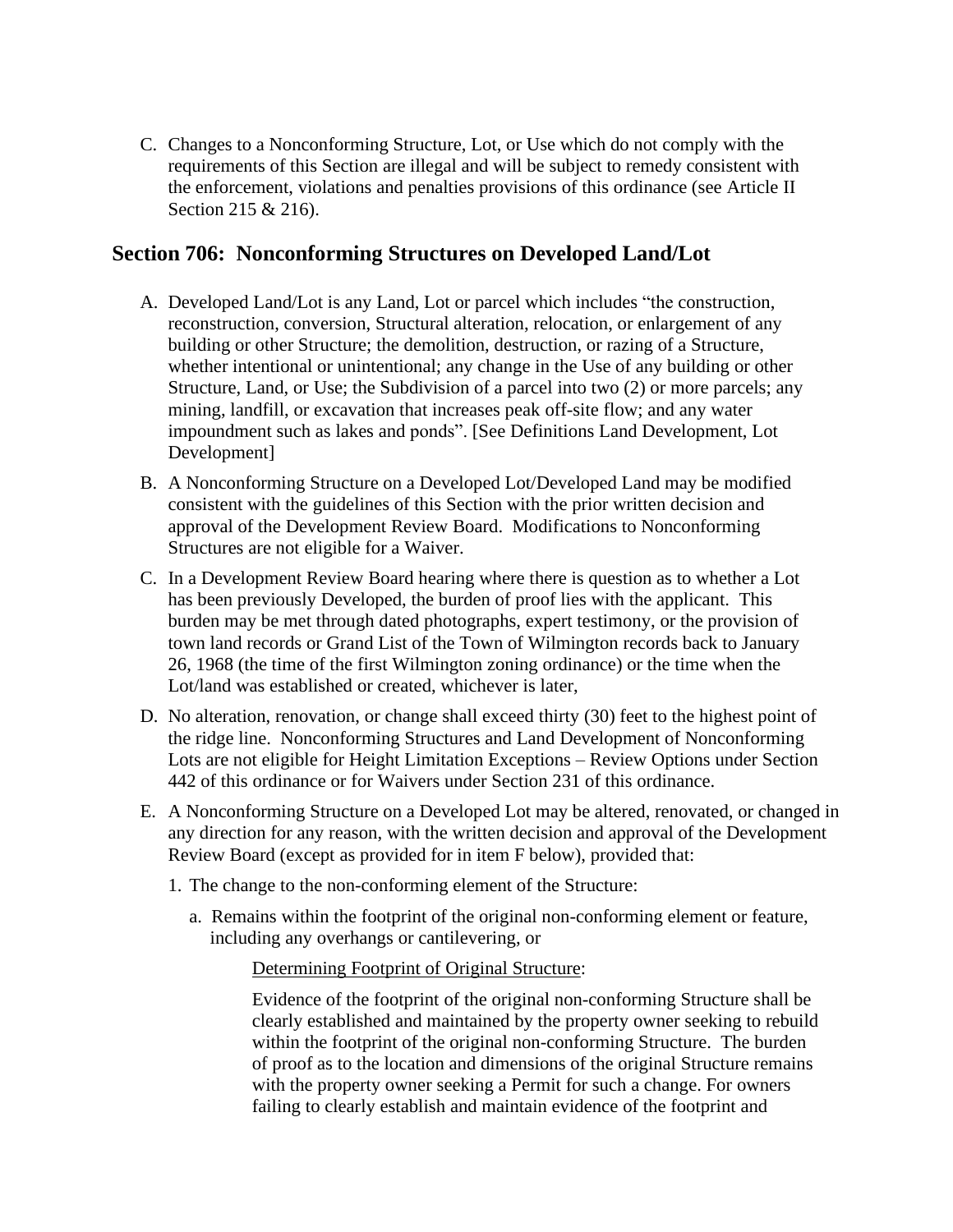dimensions of the original Structure on the Lot, the applicant shall provide evidence of the prior Structure's dimensions and photos of the prior Structure's location in relation to the Lot or such other documentation as may demonstrate the location and dimensions of the original footprint of the Structure.

b. Does not increase the Degree of Nonconformity, except that when alteration, renovation, or change is for the purpose of compliance with environmental, safety, health, or energy codes the change is allowed to increase the degree of nonconformity, but only to the minimum necessary to achieve compliance.

Measuring Degree of Nonconformity:

If a house currently encroaches ten (10) feet into a setback and an attached porch encroaches fifteen (15) feet into the same setback, there is an existing non-conformity of 15 feet. The degree of non-conformity is measured from the greatest degree of non-conformity for that Structure, or in this case 15 feet. Additions that do not exceed the greatest current non-conformity would not be considered an increase in the degree of non-conformity.

Using the above example; the porch with the 15 foot encroachment could be extended so long as it stays less than or equal to the 15 feet of nonconformity, or the 10 foot setback non-conformity of the house could be expanded another 5 feet, up to the 15 foot existing non-conformity, without increasing the degree of non-conformity. No Waiver would be required as the Structure is not increasing the degree of non-conformity.

F. A Nonconforming Structure which is demolished or destroyed unintentionally may, with a Permit from the Zoning Administrator, be restored to its earlier state, matching all prior dimensions including but not limited to roof pitch, height, footprint, etc., provided the reconstruction commences within two (2) years of the date of loss. Reconstruction seeking any changes to prior dimensions is subject to the terms of this Section and require a written decision and approval from the Development Review Board.

### **Section 707: Nonconforming Undeveloped Lots (Small Lots)** (See 24 V.S.A. § 4412(2))

- A. Undeveloped Lands are Lands that have not been developed as defined in Land Development/Developed Land.
- B. In a Development Review Board hearing where there is question as to whether a Lot has been previously Developed, the burden of proof lies with the applicant. This burden may be met through dated photographs, expert testimony, or the provision of town land records or Grand List of the Town of Wilmington records back to January 26, 1968 (the time of the first Wilmington zoning ordinance) or the time when the Lot/land was established or created, whichever is later,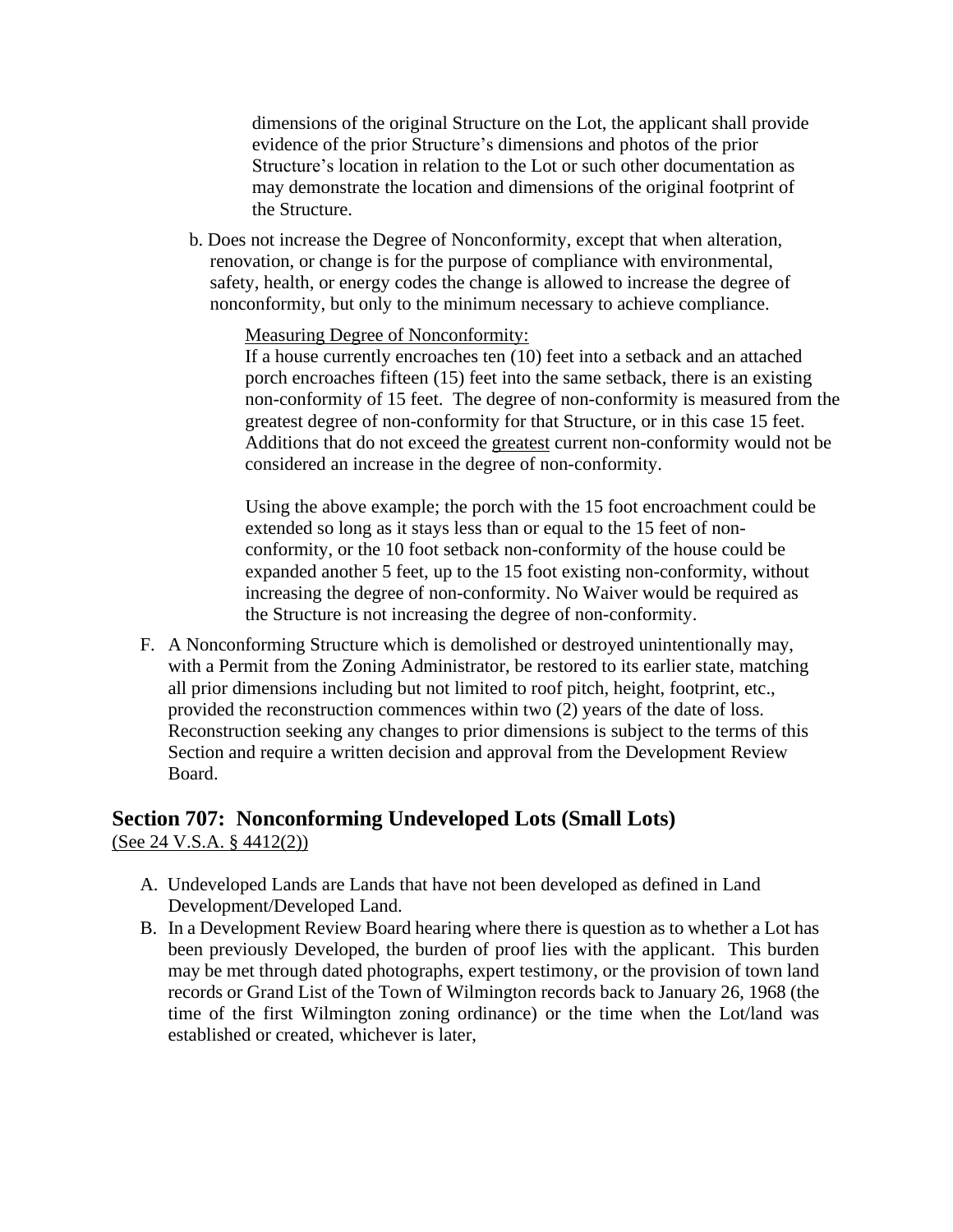- C. A Nonconforming Undeveloped Lot may be developed with the prior written decision and approval of the Development Review Board except that the following special provisions apply:
	- 1) Lot Size: The Lot is not less than one-eighth (1/8) acre (5445 square feet) in area with a minimum width or depth of forty (40) feet as defined in the property deed. In the event there is a question as to property boundary and whether a property satisfies these criteria, the applicant may be required to submit a survey of the Lot by a Vermont licensed surveyor, and shall have said surveyor pin the Lot.
	- 2) Setback: Nonconforming Undeveloped Lots shall be eligible for reduced setback as follows:
		- a) The percentage by which the setback is reduced from the minimum setback required shall not exceed the percentage by which the Lot size is less than the minimum Lot size. For example, if the Lot area is 77% of the minimum Lot size, the required setback(s) shall be at least 77% of the minimum setback.
		- b) Except in the Historic Design Review District that allows a zero (0) setback, under no circumstances shall any setbacks be less than 10 feet from abutting property lines or 20 feet from the public road limits.
	- 3) Height Limitation: No Development of a Nonconforming Undeveloped Lot shall exceed thirty (30) feet to the highest point of the ridge line. Nonconforming Structures and Land Development of Nonconforming Lots are not eligible for Height Limitation Exceptions – Review Options under Section 442 of this ordinance or for Waivers under Section 231 of this ordinance.

Nonconforming Undeveloped Lots shall comply with all other provisions of this ordinance including the requirement for a water supply system and wastewater system that comply with the Wastewater System and Potable Water Supply Rules.

D. Contiguous Nonconforming Undeveloped Lots which subsequently come under common ownership shall not be deemed merged and may be separately developed or conveyed.

### **Section 708: Nonconforming Uses**

- A. A Nonconforming Use may be altered or changed for any reason so long as, in the opinion of the Development Review Board, it will not increase the degree of nonconformity.
- B. Any Nonconforming Use which is not actively engaged in for a period of twelve (12) months shall be considered a discontinued Use and the property will become subject to the requirements of this ordinance unless extension is granted by the Development Review Board. In a Development Review Board hearing where there is question as to whether a Use has been actively engaged in for a period of twelve (12) months, the burden of proof is on the applicant to demonstrate active Use in the past twelve (12) months.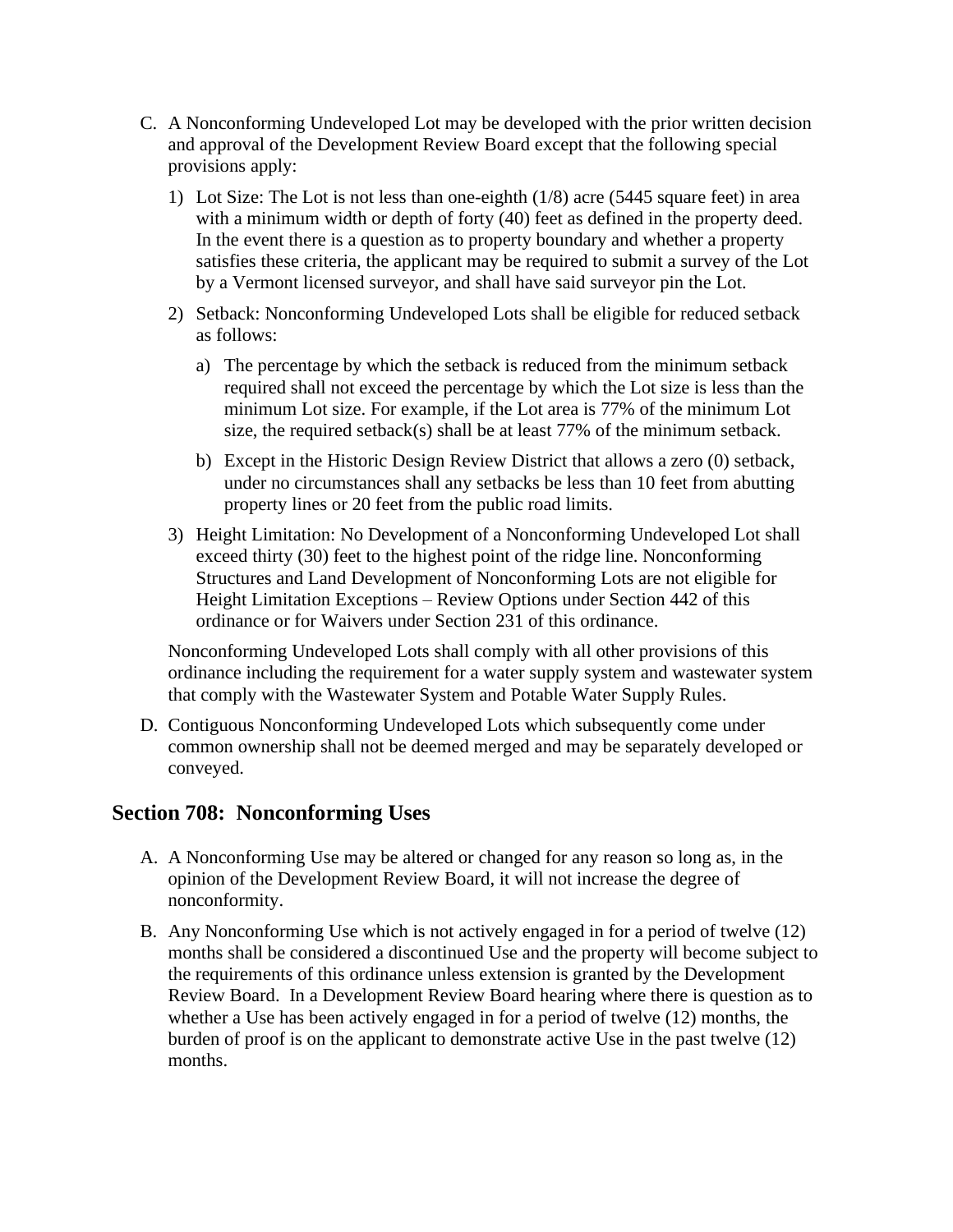# **Section 709: Changes in Ownership of Nonconforming Structures, Lots, and/or Uses**

A nonconforming Structure, Lot, or Use that changes ownership will have the legal nonconforming status pass to the new owner, as a "Grandfathered" nonconforming Structure, Lot or Use. All "Grandfathered" nonconformities of properties changing ownership will be subject to all of the provisions of Nonconforming Structures, Lots, and/or Uses.

# **Section 710: Use Performance Standards**

Pursuant to 24 V.S.A. § 4414(5) Performance Standards, the following standards shall apply to all Uses and land development in the town.

A. Vibration: No continuous, permanent, ongoing, or frequent vibration shall be produced which, when transmitted, is discernible at the property line without the aid of instruments.

Temporary vibration created during land development should be limited to daylight hours to preserve quality of life in neighboring properties.

B. Noise: continuous, permanent, ongoing or frequent noise in excess of that of a normal conversation (in the judgment of the Development Review Board) must not exist at the property boundary line. Recurring periodic or intermittent noises in excess of that of a normal lawn mower (in the judgment of the Development Review Board) at the property line is allowed provided it does not occur between the hours of nine (9) PM and seven (7) AM, and does not significantly detract from or diminish other property's allowed Use or land development.

In that ski-areas reasonably expected to have snowmaking ski-areas and in that those owning property near a ski area would reasonably expect to hear snow-making equipment at any time, snowmaking equipment in a Resort Commercial/Residential District of a Resort Residential District is exempt from this provision.

Temporary noise created during land development should be limited to daylight hours to preserve quality of life for neighboring properties.

- C. Air Emissions for Commercial Operations: There shall be no emission of dust, ash, smoke or other particulate matter:
	- 1. Which can cause damage to human or animal health, vegetation, or property by reason of concentration or toxicity
	- 2. Which can cause contamination of the subject property or beyond the property **boundaries**
	- 3. Which is composed of solid or liquid particles in concentrations exceeding current state authority standards
	- 4. Which causes emission of non-farming, odorous matter in such quantities, as determined to be offensive.
- D. Injurious or Noxious Practices: No operations or Use shall create electromagnetic, liquid or solid refuse or waste, heat, cold, dampness, explosive, fire, glare, or other hazard which may cause injury or damage to human or animal health, vegetation, or property.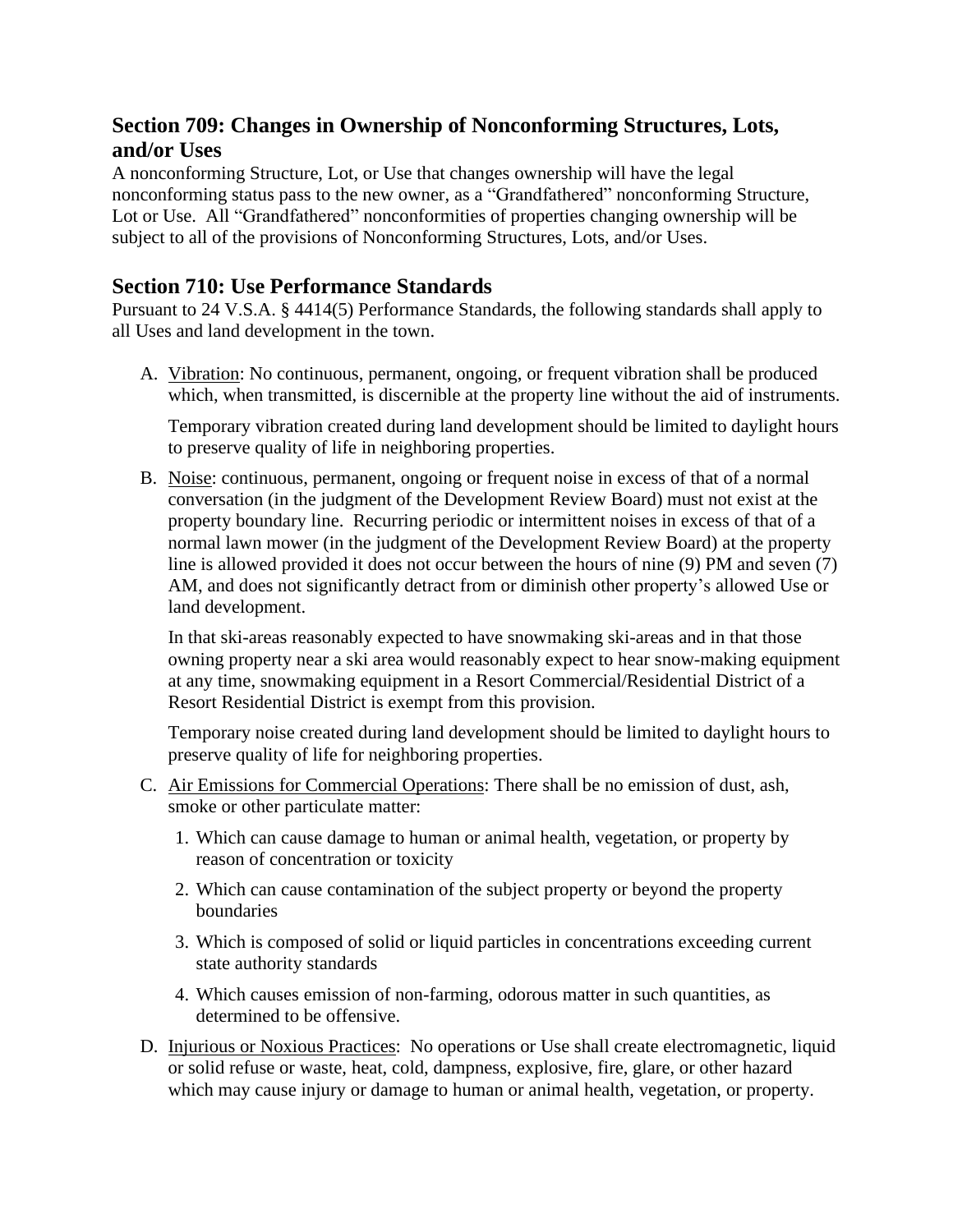# **Section 720: Applicability of Conditional Use Standards and Site Plan and Design Guidelines**

Conditional Uses are subject to both General and Specific Standards as defined below. Site Plan and Design Guidelines of Appendix I shall be applied to development within the Historic Design Review District and are recommended in all other districts.

The Development Review Board will complete a Site Plan Review and a Design Review as needed to determine conformity with the Standards of this Article VII.

The Development Review Board shall utilize the Listing of Structures in the State and Federal Registers of Historic Places (Appendix II) to determine the historical significance of all preexisting Structures seeking written decision and approval for alteration, renovation or change.

The Development Review Board shall require conformity with Section 732 within the Historic Design Review District.

For structures outside of the Historic Design Review District listed in Appendix II, the Development Review Board shall encourage the applicant to conform with the standards of Section 723, however, the Development Review Board shall not withhold approval based solely on the applicant's non-compliance with Section 723 outside of the Historic Design Review District.

### **Section 721: Conditional Use - General Standards**

In all districts, all Conditional Use development shall protect from undue adverse effects: (24 V.S.A. § 4414 (3)(A)). No Land Development or Use shall result in an undue adverse effect on any of the following:

- A. The capacity of existing or planned community, municipal or educational facilities
- B. Impact on traffic, roads, highways, transportation systems, pedestrian walkways in the vicinity
- C. By-laws and ordinances in effect at the time
- D. Utilization of renewable energy resources
- E. Air quality
- F. The character, aesthetics, and scenic value of the neighborhood and area affected, as defined by the purpose or purposes of the zoning district within which the project is located and specifically stated policies and standards of this ordinance and the Town Plan.

The Development Review Board shall review all proposed Conditional Use development in all districts, demonstrating no undue adverse effect on Conditional Use General Standards A - F above. In establishing conformity with General Standard F, the Development Review Board shall seek to preserve the character of the town consistent with the rural, agricultural, and historic nature of the town as defined in Section 722 and 723 below.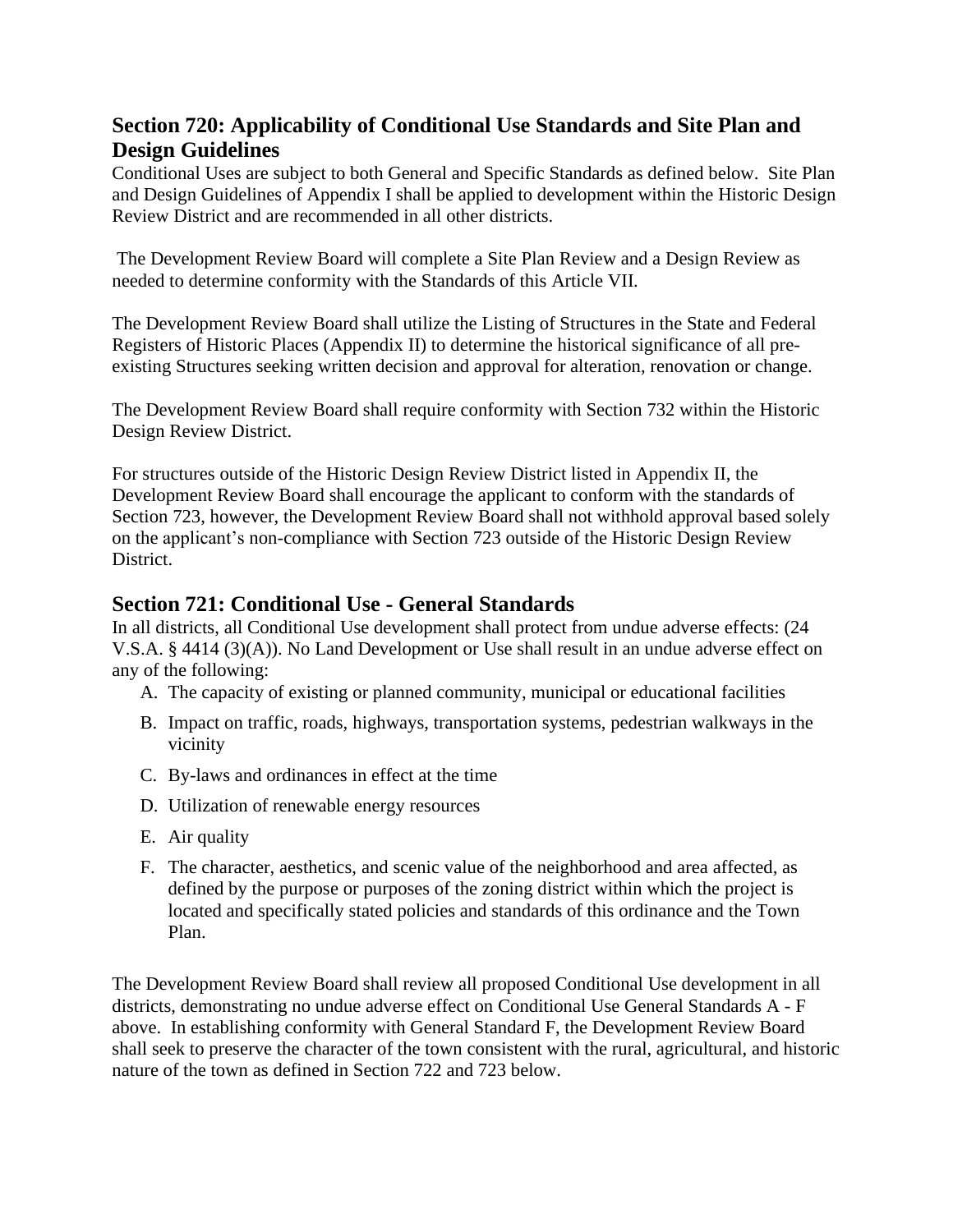### **Section 722: Conditional Use – Preserving the Character of the Town**

Land development and Uses in all Districts shall preserve the character of town consistent with its rural and agricultural heritage, conforming to the following:

- A. Preservation of the Town's Character: Business development shall, to the extent reasonable and possible, occur in a manner that preserves the rural and agricultural character and ambiance of the community and the historic downtown.
- B. Economic Development Contributing to the Character of the Town: Merchandise or services shall not detract from the historic character and nature of the town as a family destination for tourists and a family focused residential community.
- C. Development Consistent with the Rural, Agricultural, and Historic Nature of the Town: Construction, reconstruction, or land development, whether allowed, Permitted, or Conditional shall, to the extent reasonable and possible, reflect and/or compliment the historic nature of the town and the rural and agricultural appearance of the neighborhood and region.
- D. Formula Businesses: The visual appearance of Formula Businesses (also known as chain stores, including things such as grocery stores, gas stations, chain drugs stores, dollar stores, etc. See Article X for a complete definition of this term ), including signage, shall project an appearance harmonious with the character of the rural, agricultural, and historic nature of the town, reflecting the distinctive and unique character of the town, consistent with the Site Plan and Design Guidelines of Appendix I.
- E. Maximum Square Footage for Retail: All retail businesses with a proposed footprint of greater than two thousand (2.000) square feet (for example a 50' long x 40' wide store) shall require Development Review Board review, written decision and approval in all districts. Stores exceeding the two thousand (2,000) square foot maximum may be approved by the Development Review Board in the event that the business:
	- 1. is consistent with the unique character and ambiance of the community
	- 2. is found to be in the best interest of the community
	- 3. is the minimum size required to reasonably accommodate the business
	- 4. will enhance or preserve the economic base and economic diversity of the town as a whole
	- 5. will create economic stability and viability for the community
- F. Building Scale Conformity: Development shall conform to the scale of the established neighborhood.
- G. Utility Placement: to preserve the aesthetics and natural beauty of the area, underground utilities are encouraged where possible, particularly in areas of natural scenic beauty and in the Historic Design Review District.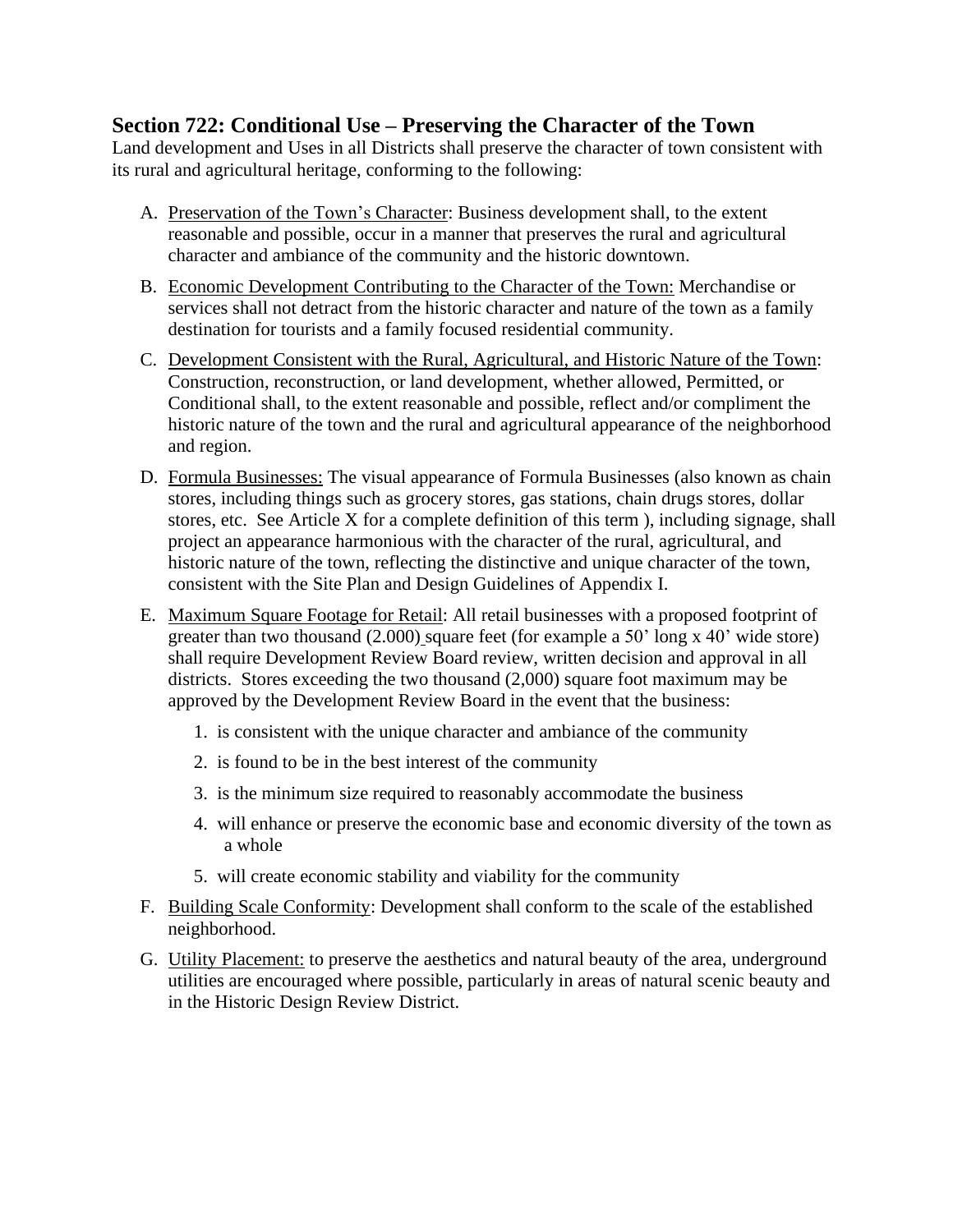### **Section 723: Conditional Use - Preserving the Character of the Town: Historic Preservation**

**Compliance with the following guidelines is required in the Historic Design Review District, a Design Review District to the extent reasonable and possible to preserve, rehabilitate, or restore historic Structures, as defined below.** 

**See Section 723 for Historic Preservation Criteria. The term "shall' in this section is used in reference to the Historic Design Review District.**

**Compliance with these guidelines is encouraged in all other districts. However, in no case shall the Development Review Board withhold approval of proposed development outside of the Historic Design Review District based solely on conformity with the criteria of this Section 723.**

A. Historic Structures: All Conditional Uses for a certified historic Structure as defined by Internal Revenue Code 26 U.S.C § 47(c) and/or recognized in the National Register of Historic Places, or by the Preservation Trust of Vermont shall not engage in land development that will compromise the Structure's historic status. Every effort shall be made to preserve and enhance the historic features of Structures dating to 1920 or earlier. Preservation and enhancement of historic Structures shall be compatible with the historic character of the town and region.

No Historic Structure may be demolished without the written decision and approval of the Development Review Board). See also Section 530 and 723(E).

- B. Historic Preservation, Rehabilitation, and Restoration: With particular attention to those historic Structures listed in the state or federal registries of historic places (see Appendix II) Historic features and historic Structures shall, to the extent reasonable and possible, be preserved, rehabilitated, or restored. In determining whether historic elements will be Preserved, Rehabilitated or Restored, the following guidelines shall be considered.
	- 1. Preservation: If historic elements are in good repair, historic materials, features and Structures shall be maintained and repaired to preserve the form and character of the property.
	- 2. Rehabilitation: If historic elements are not in good repair, to the extent that historic materials, features and Structure must be altered or added to meet continuing or changing Uses, the original material, feature or Structure shall be preserved and any alteration or addition shall retain the property's historic character and not detract from the historic materials, features and Structures.
	- 3. Restoration including Reconstruction: If historic elements are not salvageable, historic materials, features and Structures that have been altered over time or have had elements added to the Structure from other periods, a restoration shall occur, removing evidence of those elements not in keeping with the historic character of the original Structure and restoring the original features of the Structure. [Reconstruction](http://www.nps.gov/tps/standards/four-treatments/treatment-reconstruction.htm) shall re-create vanished or non-surviving portions of a property for interpretive purposes.

Vermont state recommended guidelines for historic preservation are as follows: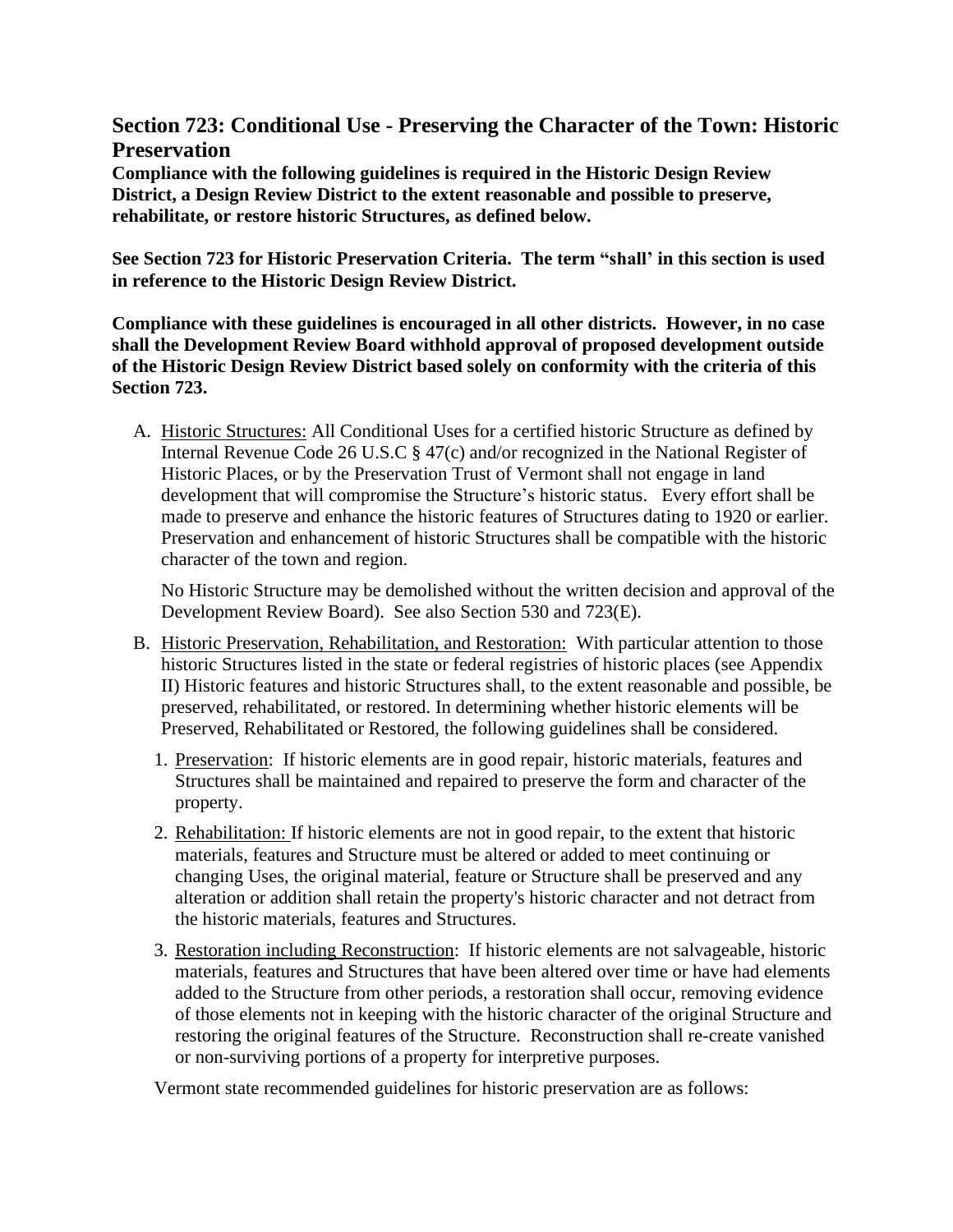Secretary of the Interior's Standards for Rehabilitation: <https://www.nps.gov/tps/standards/rehabilitation.htm> Guidelines for Rehabilitating Historic Buildings: <https://www.nps.gov/tps/standards/rehabilitation/rehab/guide.htm> The Preservation Briefs: <https://www.nps.gov/tps/how-to-preserve.htm>

- C. Historic Features: For reconstruction, historic features of the Structure or complimenting the historic features of the region shall be retained or reconstructed.
- D. Criteria for Determining Preservation, Rehabilitation, Restoration/Reconstruction: In considering the reasonableness of requiring preservation, rehabilitation, and restoration the Development Review Board shall consider the following criteria:
	- 1. Property's historical significance
	- 2. Property's physical condition
	- 3. Proposed Use
	- 4. Reasonableness of undertaking preservation, rehabilitation, or restoration
	- 5. Degree to which the preservation, rehabilitation, or restoration will contribute to preserving or enhancing the character of the community
- E. Demolition of Historic Structures: An historic Structure that may reasonably be Preserved, Rehabilitated, or Restored/Renovated (See Section 723(B)) by the current owner seeking application for land development, shall not demolish any historic Structure certified as a historic Structure as defined by Internal Revenue Code 26 U.S.C § 47(c) or listed on any State or Federal Register of Historic Places (see Appendix II). The Development Review Board may require the applicant to pay the reasonable costs of an Independent Technical Review and may recess the Hearing pending receipt of Independent Technical Review findings. (See Section 730(N)

# **Section 730: Specific Standards** (24 V.S.A. § 4414 (3)(B))

The Development Review Board shall refer to the Existing Land Use, Natural Resources, Special Resource Areas, Water Resources, Transportation System, and Community Facility and Utilities Maps of Appendices IV – IX to aid their decisions on proposed land development, including but not limited to the following areas:

- 1. Lands Over 2500 Feet in Elevation
- 2. Surface Waters
- 3. Water Source Protection Areas
- 4. Flood Hazard Areas
- 5. Deer Wintering Areas
- 6. Wildlife Crossings
- 7. Rare and Threatened Plants
- 8. Scenic Areas
- 9. Scenic Roads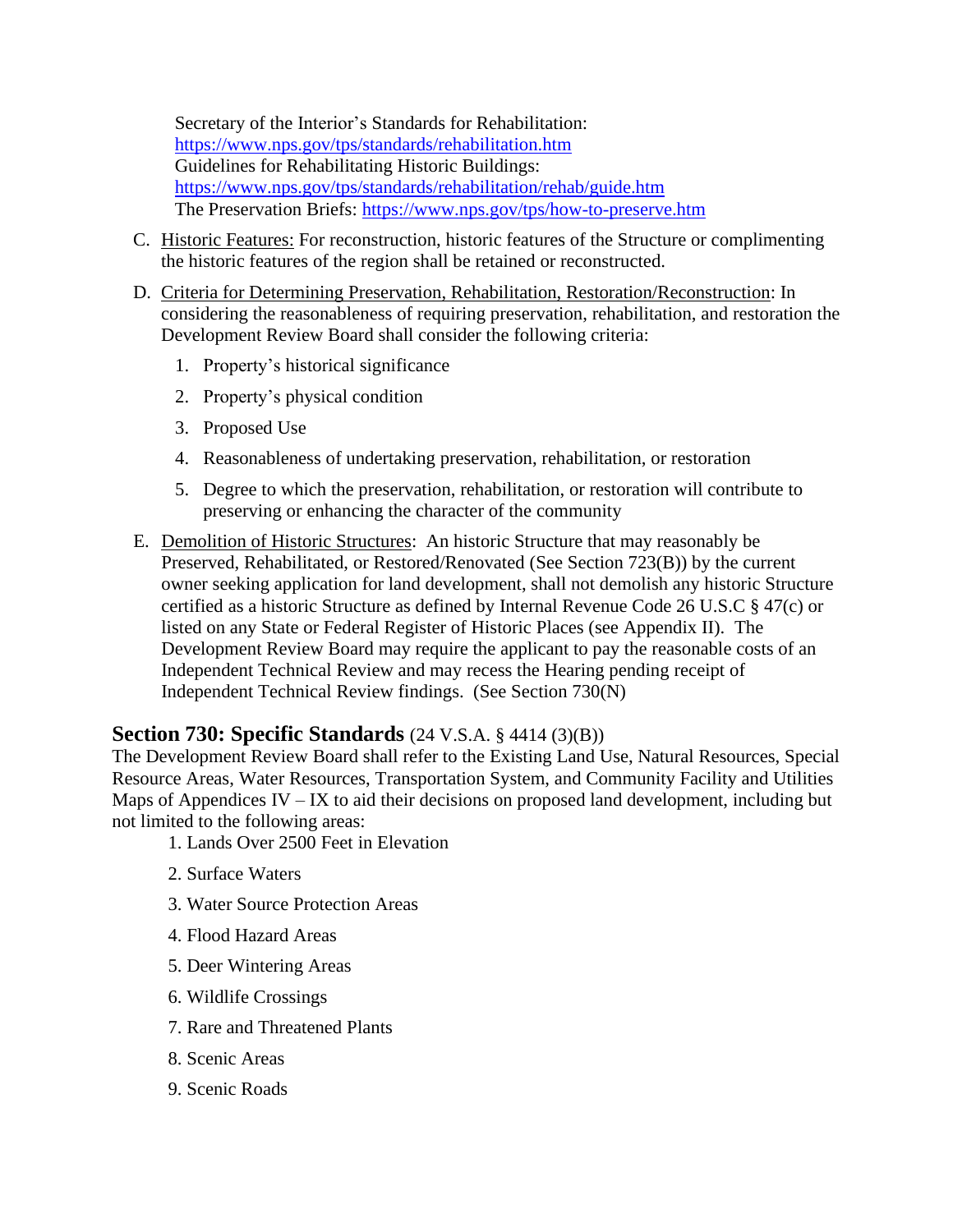- 10. Impact on Community Facilities and Utilities
- 11. Impact on Transportation Systems

All land development and Uses in all Districts and Overlay Districts shall conform to the following:

- A. Lighting and Glare: All exterior lighting in the Historic Design Review District and Village District shall be in keeping with historic character of the commercial area of the village. All exterior lighting in all districts shall be shielded and downcast. Interior and exterior lighting, glare or reflection are prohibited if they:
	- 1) Constitute an unreasonable nuisance to other property owners or tenants
	- 2) Are found to not contribute to the aesthetics, scenic value, or character of the area and the community
	- 3) Could impair the vision of pedestrians or the driver of a motor vehicle or an aircraft
- B. Safety: Where a potential safety hazard exists, either from temporary or permanent activities, provisions shall be undertaken to minimize physical hazards.
- C. Traffic and Pedestrian Safety: Development shall provide for pedestrian walkways to ensure a safe and efficient means for pedestrians to navigate the town on foot or by bicycle. Special consideration shall be made for children's safety. Traffic patterns shall be reviewed for safety, ease of traffic flow, and efficiency. Access to public roadways require the approval of the Town of Wilmington (for access to town roads) or the State of Vermont (for access to state highways) pursuant to 19 V.S.A. § 1111.
- D. Commercial Parking and Loading Areas:Pursuant to 24 V.S.A. § 4414(4) All commercial parking and loading areas in all districts in the town shall adhere to the following standards:
	- 1. Parking Spaces Required: With the exception of the Historic Design Review District, for every building hereafter changed in Use, erected, or altered or extended in such a way as likely to increase the need for more parking, there shall be off-street parking spaces as set forth below.
	- 2. Size of Parking Spaces: Parking space size shall be a minimum of ten (10) feet by eighteen (18) feet. Smaller parking spaces are allowed only where circumstances calling for added spaces outweigh the risks and public inconvenience of smaller spaces. Special consideration should be given to safety, pedestrian, and disabled persons concerns when smaller spaces are allowed.
	- 3. Minimum Number of Spaces: The minimum number of required spaces are:
		- i. Dwelling, Multi-Family: Two (2) parking spaces for every Dwelling unit.
		- ii. Lodging: One and one-half (1.5) parking space for every guest bedroom.
		- iii. Multi Business Centers and Offices: One (1) parking space for every four hundred (400) square feet of business or office space.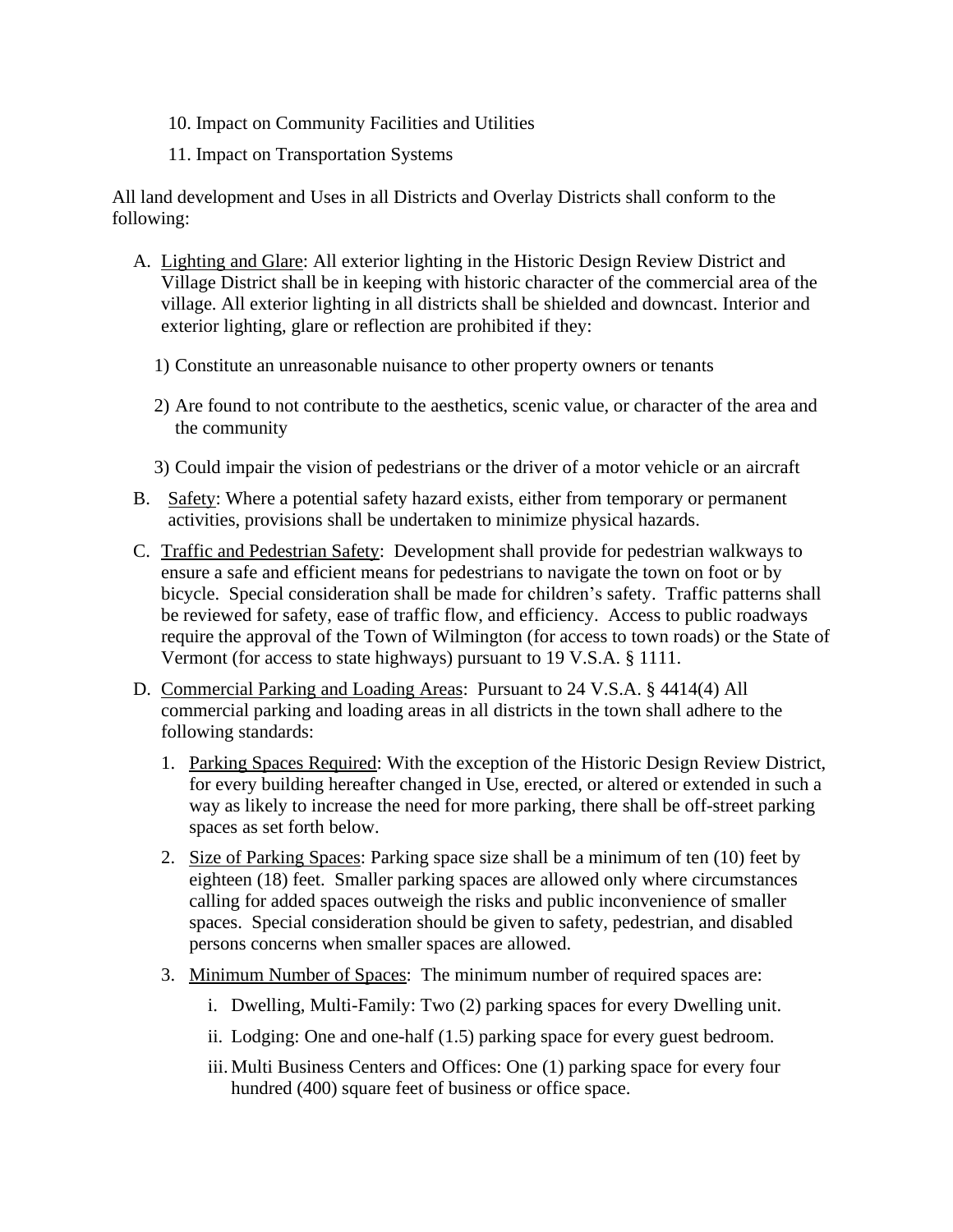- iv. Retail Business: One (1) parking space for every two hundred (200) square feet of retail area.
- v. Restaurant, Bar, Lounge, Entertainment / Cultural Facility: One (1) parking space for every three (3) persons Permitted for occupancy by the Vermont Department of Labor and Industry.
- vi. Manufacturing: One (1) parking space per employee per shift.
- vii. Lodging with two (2) guest bedrooms or less does not require additional parking.
- 4. Drive-Up Windows: Restaurants, banks, and similar establishments with drive-up windows shall have a stacking lane for each drive-up lane or remote customer access service point long enough to prevent the line of waiting vehicles from extending into the public right-of-way.
- 5. Minimize the Visual Impact of Parking & Loading Areas: Break up parking with buildings and human scaled landscape islands. Utilize the landscape islands for plantings without obscuring traffic. Avoid the visual impact of a "sea of parking". Rear parking and access points including loading areas will minimize the visual impact on the public view of the property. Screen unaesthetic features where possible (see Section 730 (E)), sufficient to minimize their physical and aesthetic impact on other land Uses, properties in the area, the town and public or private roads.
- 6. Buffer Area to Parking: See Section 730 E (b) Screening and Buffer Areas for Parking.
- 7. Public Road Access: Traffic circulation shall provide for automotive and pedestrian safety. Access to public roads should minimize traffic interruption and avoid undue burden on the main arteries of the Town. Approval for changes to a town road requires approval from the Town of Wilmington. Access changes to a state road, including all curb cuts, requires approval from the Vermont Agency of Transportation compliant with 19 V.S.A. § 1111.
- 8. Rainwater, Snow, and Ice Removal/Storage: Plan landscaping for safe snow removal and ice management. Plan for storage of snow at the edge of Lots or on parking islands which will not compromise traffic fields of vision or pedestrian walkways (5 foot wide minimum). Plan for rainwater runoff conforming to Section 730 (F) through (K) and salt melt in a fashion that will not damage vegetation or water sources.
- 9. Safety: Where a potential safety hazard exists, either from temporary or permanent activities, provisions shall be undertaken to minimize physical hazards. In all cases, consider safe vehicular and pedestrian movement with unobscured view of roadways and pedestrian intersections. Provisions shall be made for maximum traffic and parking safety and pedestrian circulation throughout the town, including provision for safety during snow and ice removal. Particular consideration shall be given to:
	- i. Visibility at intersections

ii.Pedestrian safety

iii.Convenience

iv.Access in case of emergency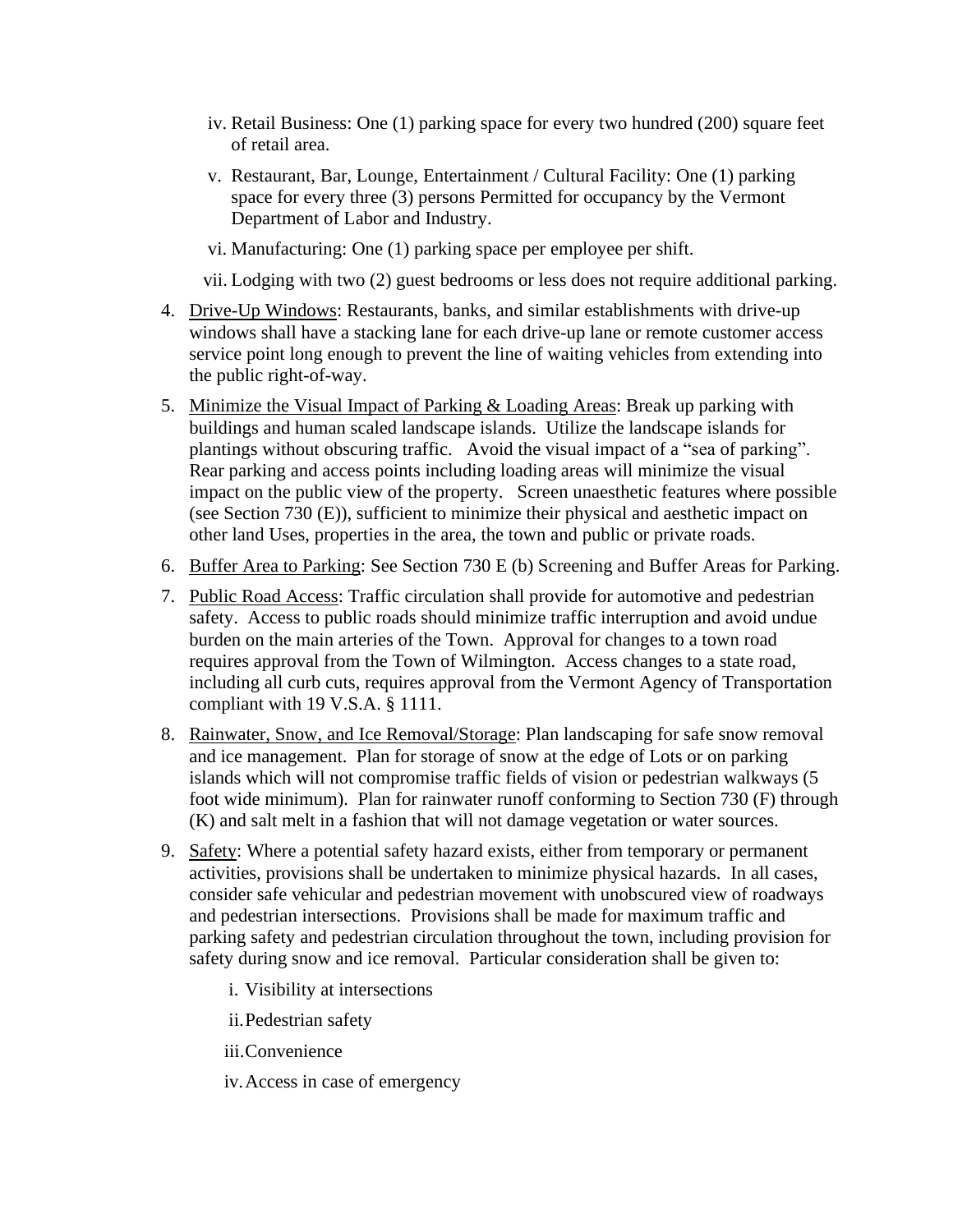- 10. Neighboring Properties: Provide maximum integration of circulation and parking with neighboring properties. Work collaboratively to maximize flow for efficiency, safety, and attractive solutions.
- E. Road Development: Any new roads, whether public or private, shall conform to the Wilmington Town Highway Ordinance.
- F. Landscaping, Screening and Buffer Areas: As defined in Section 722(A) development shall "preserve the rural and agricultural character and ambiance of the community". Natural features characteristic of the town's rural and agricultural character shall be used in Landscaping and Screening to preserve and protect the aesthetic and scenic value of the town, its neighborhoods, residents, and neighboring properties.
	- 1. Landscaping: Landscape beds, trees, shrubs and plantings shall be required by the Development Review Board as reasonable and possible to protect the aesthetic and scenic value of town, its neighborhoods, residents, and neighboring properties, creating green spaces when possible. Trees, Shrubs, and Landscape Bed plantings shall be maintained for general aesthetics and plant health.

The Development Review Board shall require that if plants do not survive, they will be replanted within the growing season and the Buffer Areas shall be maintained and vegetation replaced to insure continuous seasonal vegetation. See Site Plan and Design Guidelines for planting specification and landscaping recommendations.

2. Screening & Buffer Areas: All reasonable and possible effort shall be made to maximize the visual aesthetics of development from the road, adjoining properties, neighborhoods, and properties with a view of the development area for all of the types of unaesthetic features described below. Every effort shall be made to protect natural vistas and the aesthetics of the area.

All screening shall include natural vegetation, tree plantings, hedges, rocks or combinations thereof. Fences and walls may be used in those circumstances where natural vegetative screening is not possible or as a secondary supplement to natural vegetative screening as needed to achieve a visual barrier.

The Development Review Board shall require that if plants do not survive, they shall be replanted within the growing season and that Buffer Areas shall be maintained and replaced as needed to insure continuous seasonal vegetation.

- i. Screening Unaesthetic Features, Small: For unaesthetic features including but not limited to: propane tanks, dumpsters, storage areas, mechanicals, utility features, animal shelters/pens (except for Agricultural Uses or Accessory Agricultural Uses licensed or Permitted with the state and protected under 10 VA 1021(f) and 1259(f) and 6 V.S.A. 4810), creating undue adverse impact on the aesthetics of an abutting property, neighborhood or state, municipal, or private road, screening of the non-aesthetic features shall be provided.
- ii. Screening & Buffer Areas for Unaesthetic Features, Large: For unaesthetic features larger than 200 square feet (including but not limited to large mechanical installations or utilities) and within 50 feet of a road or abutting property, creating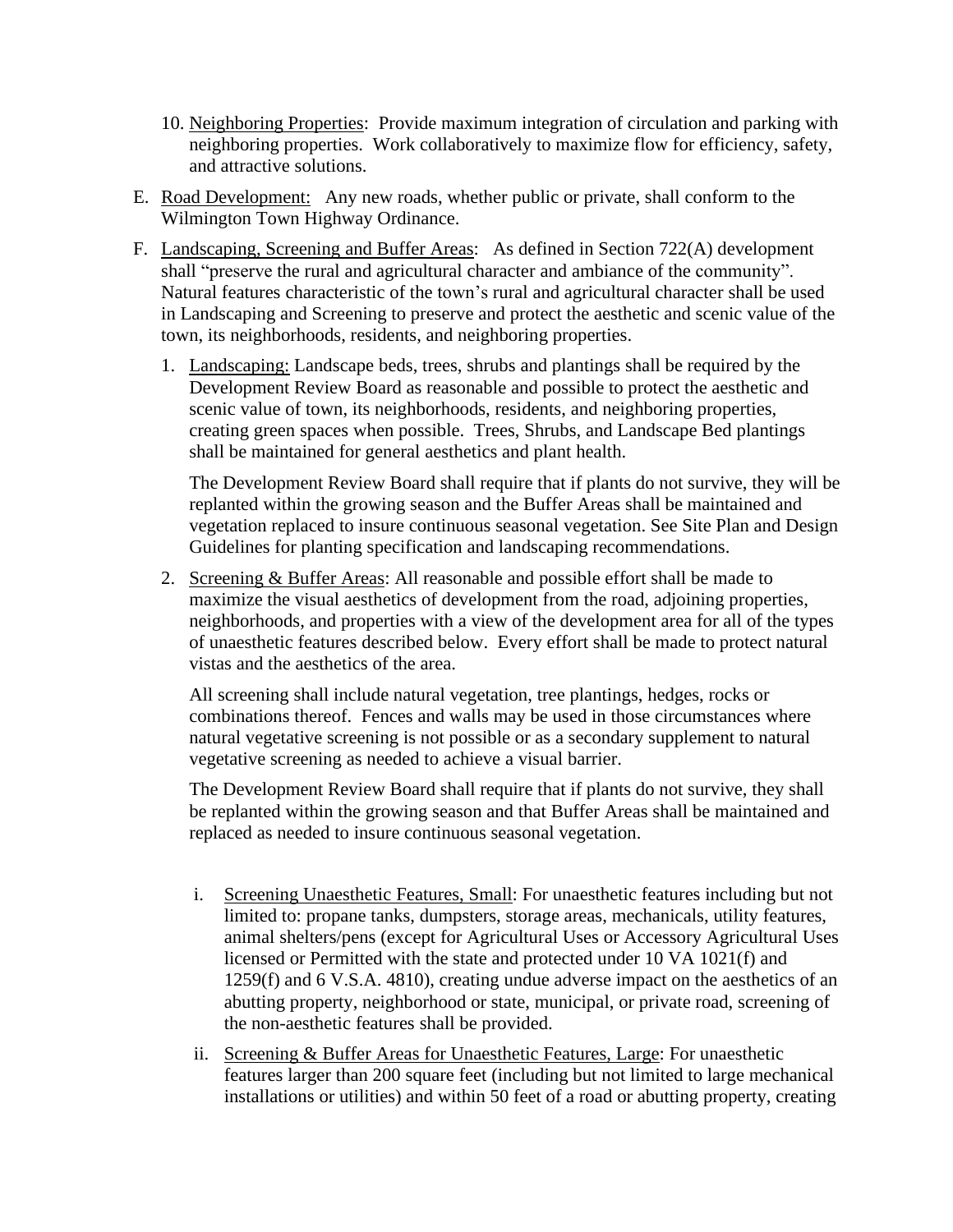an undue adverse impact on the aesthetics of an abutting property or state, municipal, or private road, a minimum Buffer Area of 10 feet in depth shall be provided where reasonable and possible.

- iii. Screening & Buffer Areas for Commercial Structures and Uses: Where there is an undue adverse impact on the aesthetics of an abutting residential property, neighborhood or state, municipal, or private road as a result of the Commercial development (except for development within the Village District or for development within a Planned Unit Development (PUD) not abutting the border of the PUD), a Buffer Area shall be provided between the commercial property and an abutting residential property, neighborhood, or road. A minimum Buffer Area of 10 feet in depth shall be provided where reasonable and possible.
- iv. Screening & Buffer Areas for Parking: Where there is an undue adverse impact on the aesthetics of an abutting property, neighborhood or state, municipal, or private road as a result of parking, screening shall be provided where reasonable and necessary to preserve aesthetics. For parking areas in excess of 200 square feet and within 50 feet of a road or abutting property, a minimum Buffer Area of 10 feet in depth shall be provided where reasonable and possible.
- v. Screening & Buffer Areas for Ground Mounted Solar Arrays and Related Unaesthetic Features: When a ground mounted solar array and/or related unaesthetic features create an undue adverse impact on the aesthetics of an abutting property, neighborhood or state, municipal, or private road, screening of the solar array and/or related non-aesthetic features shall be provided. All reasonable effort shall be made to maximize the visual aesthetics of ground solar development. For ground installation of solar arrays and related unaesthetic features larger than 200 square feet and within 50 feet of a road or abutting property, a minimum Buffer Area of 10 feet in depth shall be provided.
- G. Land and Water Management: Pursuant to 24 V.S.A. § 4414 (1)(G) and 24 V.S.A. § 4414 (9) the development plan shall protect properties, transportation systems, and public safety by:
	- 1. Providing for safe and environmentally appropriate water management including but not limited to water supply quality/availability, stormwater retention/absorption and impervious surface runoff management.
	- 2. Preventing water pollution.
	- 3. Making appropriate provision for management of erosion, preservation of rivers and streams, river/stream banks, wetlands, waterways, channels, and agricultural lands.
	- 4. Preserving and promoting scenic or aesthetic features and open spaces

If the project is not subject to the State of Vermont Act 250 written decision and approval process, determination of conformity of this provision may be made through expert testimony or studies.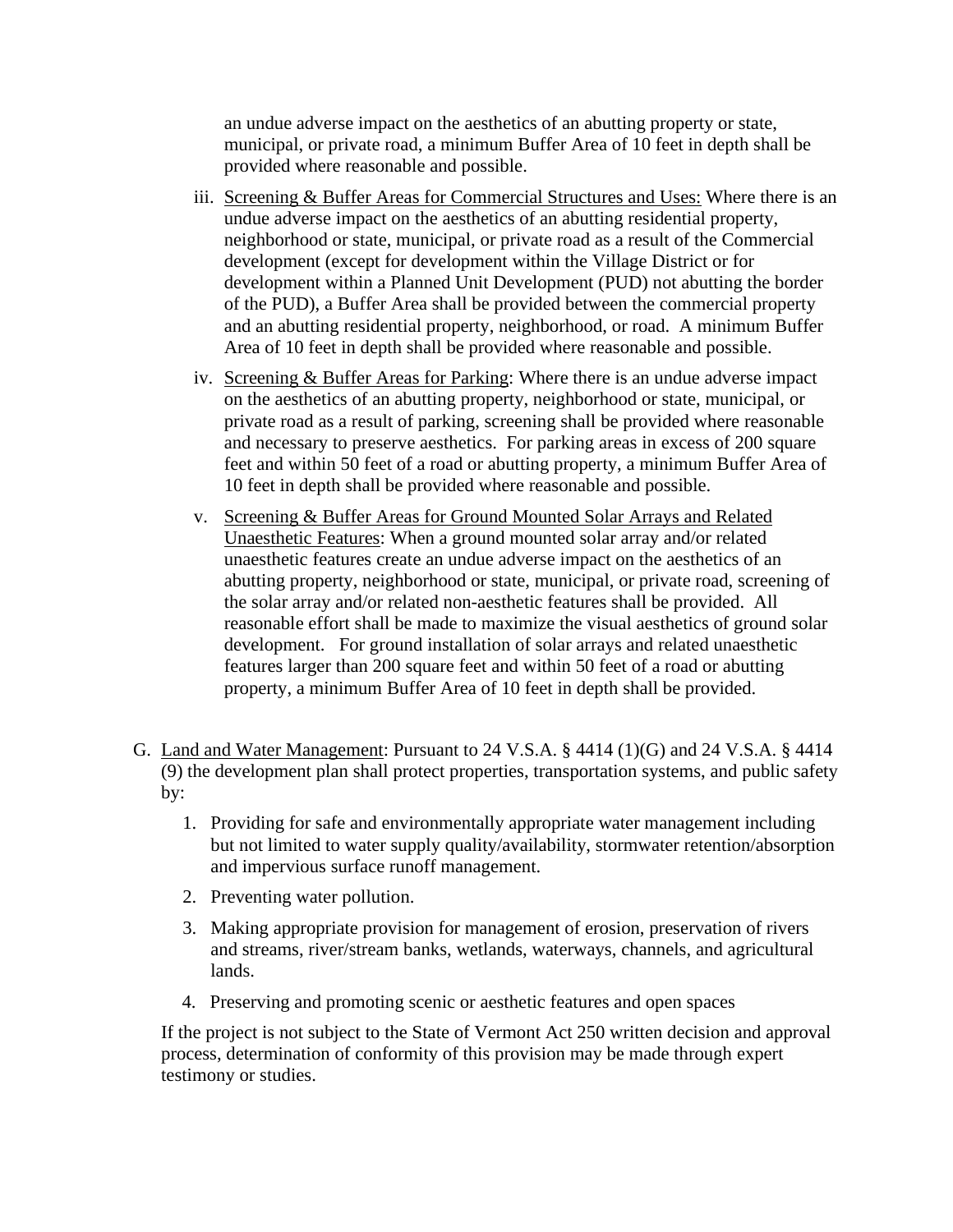- H. Wastewater and Potable Water: Pursuant to 24 V.S.A. § 4414 (13) the Zoning Administrator may issue an initial Permit conditioned upon receipt of evidence of a wastewater and potable water supply Permit, if none is provided with the submitted application. A final Permit may be issued by the Zoning Administrator after receiving evidence that a Permit has been issued, as applicable, under chapter 64 Title 10. Development Review Board decisions shall instruct the applicant of their responsibility in obtaining state and federal Permits and may condition their decision on obtaining such a Permit if none has been obtained.
- I. Natural Resources and Features: Existing vegetation, native species, native trees, scenic views, and river access, and other natural features shall be preserved to the extent possible and to the extent that they will enhance and promote the natural assets of the town. Clearing of land to create pasturelands for the creation of scenic spaces and vistas is allowed provided the clearing does not have an unreasonable impact on natural resources. Development shall blend with the topography, vegetation, and natural features of the land.

Development shall not have an undue adverse impact on preservation of natural features, natural resources, and renewable energy including; forested lands, streams and stream banks, steep slopes, wetlands, watersheds, floodplains, soils unsuitable for development, impervious surfaces essential to stormwater detention, agricultural lands, open scenic lands, scenic vistas, scenic features, unique natural and manmade features, and renewable energy sources.

To the extent that a specific land development plan is subject to Act 250 review, the development shall comply with the findings of Act 250 to ensure no undue effect on natural resources, natural features and renewable energy as defined in this section. To the extent that the proposed development is not subject to Act 250, the Development Review Board may request expert testimony and/or independent studies to establish such compliance on those cases where, in the opinion of the Development Review Board, there is evidence that natural features, natural resources, or renewable energy may be adversely impacted.

J. Wildlife Protection: Development shall not have an undue adverse impact on wildlife habitats and wildlife corridors.

To the extent that a specific land development plan is subject to Act 250 review, the development shall comply with the findings of Act 250 to ensure no undue effect on wildlife habitats and corridors as defined in this section. To the extent that proposed development is not subject to Act 250, the Development Review Board may request expert testimony and/or independent studies to establish such compliance on those cases where there is evidence that, in the opinion of the Development Review Board, wildlife habitats or wildlife corridors may be adversely impacted.

K. Shoreland Protection: Pursuant to 24 V.S.A. § 4414 (13) all development shall be in conformity with the Shoreland Protection Act (applying to all development within 250 feet of a body of water greater than or equal to 10 acres).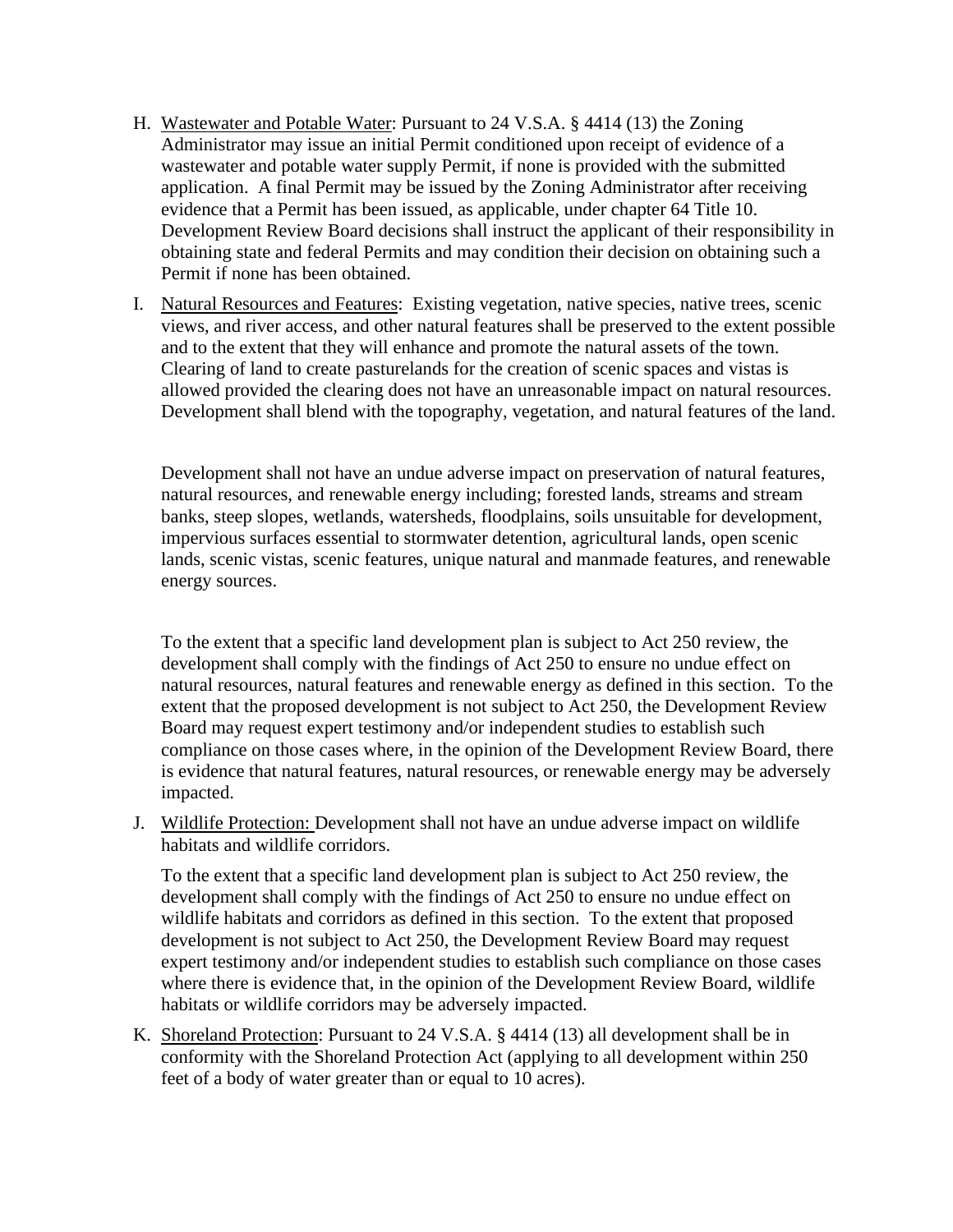- L. Flood Hazard Protection: All land development in the Flood Hazard District shall comply with all provisions of Article VI, Flood Hazard District. All floatables in any district and in an area which has historically flooded and all Flood Fringe Areas, shall be raised above the estimated Base Flood Elevation (BFE) or firmly secured so as to ensure they are not dislodged in the event of a flood. This includes but is not limited to propane, oil, and gas tanks, chemicals, explosives, flammable liquids, toxic or hazardous materials. (See Flood Hazard Regulations Section 620 (B)(12)). While hay bales and logs are protected Agricultural and Silviculture industries in Vermont, conformity with this provision is encouraged.
- M. Energy Resources: Commercial Development shall comply with Commercial Building Energy Standards. Residential Development shall comply with Vermont Residential Building Energy Standards. 30 V.S.A. § 51 & § 53.
- N. Technical Review Costs: The Development Review Board may require an applicant for Conditional Use review to pay the reasonable costs of an Independent Technical Review of all or part of the application. The Development Review Board may recess the Hearing pending receipt of Independent Technical Review findings.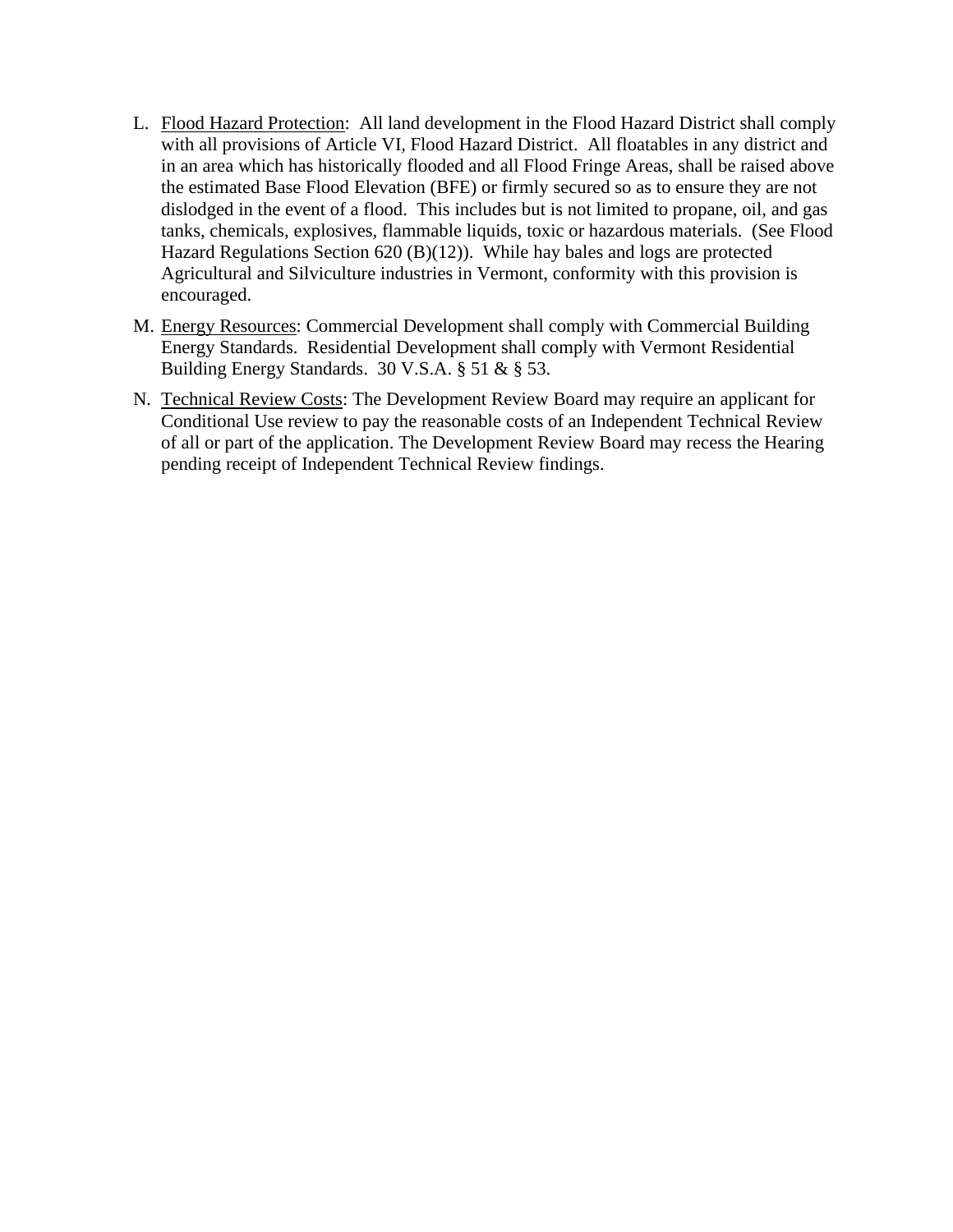## **731: Planned Unit Development Specific Standards**

Planned Unit Developments are a Conditional Use and must satisfy the standards of Conditional Use as defined in Sections 710 through 740 above. In addition to meeting the Standards of a Conditional Use, a Planned Unit Development (PUD) must meet the Specific Standards that follow. In the case of any conflict between the Specific Standards of the PUD and other Standards of this ordinance, the more Specific PUD Standard shall take precedence over any similar or conflicting Standard of this ordinance.

- A. Minimum Acreage:No application for a PUD shall be considered for approval unless a minimum of two (2) acres of land is contained in any proposal.
- B. Contiguous Lands: No application for a PUD shall be considered for approval unless all land contained in any proposal is contiguous.
- C. Open Space Preservation: At least forty (40) percent of the total area of the property shall be dedicated to or reserved as usable common outdoor living space and open land. Open Space shall not include streets, driveways and parking areas. The preservation of Open Space, recreation areas and/or parks shall be in perpetuity.
- D. Total Number of Units: The total number of units approved for a project shall not exceed the number of residential units or commercial square footage allowed if the land were subdivided into Lots in accordance with the Zoning Regulations for the districts in which such land is located, except as defined in Increased Density (E) below.
- E. Increased Density: To create open lands, the Development Review Board may approve greater densities than those defined within the Districts of this ordinance.

Approval of density in excess of:

- 1. One Primary Use Dwelling per acre (Single Family, Two Family or Duplex, Multifamily, Mixed Use, or Seasonal), or
- 2. One Primary Use Commercial Structure per two (2) acres shall be of a single design concept, with continuity and cohesiveness of appearance and consistent with the character of the town. Examples of this would be a single design concept for a condominium development or a "pocket community."
- F. Building Setbacks:
	- 1. Buildings abutting the perimeter of the PUD parcel shall have a setback of at least fifty feet (50) from the Lot line of the PUD.
	- 2. Side Yard Setback: all residential buildings abutting an interior street, private or public, within the PUD shall be set back twenty feet (20) from the street.
	- 3. If a side yard abuts a residentially zoned property or Use or a public or private street, a continuous natural or landscaped setback of twenty feet (20) is required between the commercial/industrial building and the residence. This setback shall not be Used for parking.
	- 4. Front Yard Setback: A building fronting on a street must be located a minimum of twenty feet (20) from the back of sidewalk, or back of curb if a sidewalk is not planned at the location.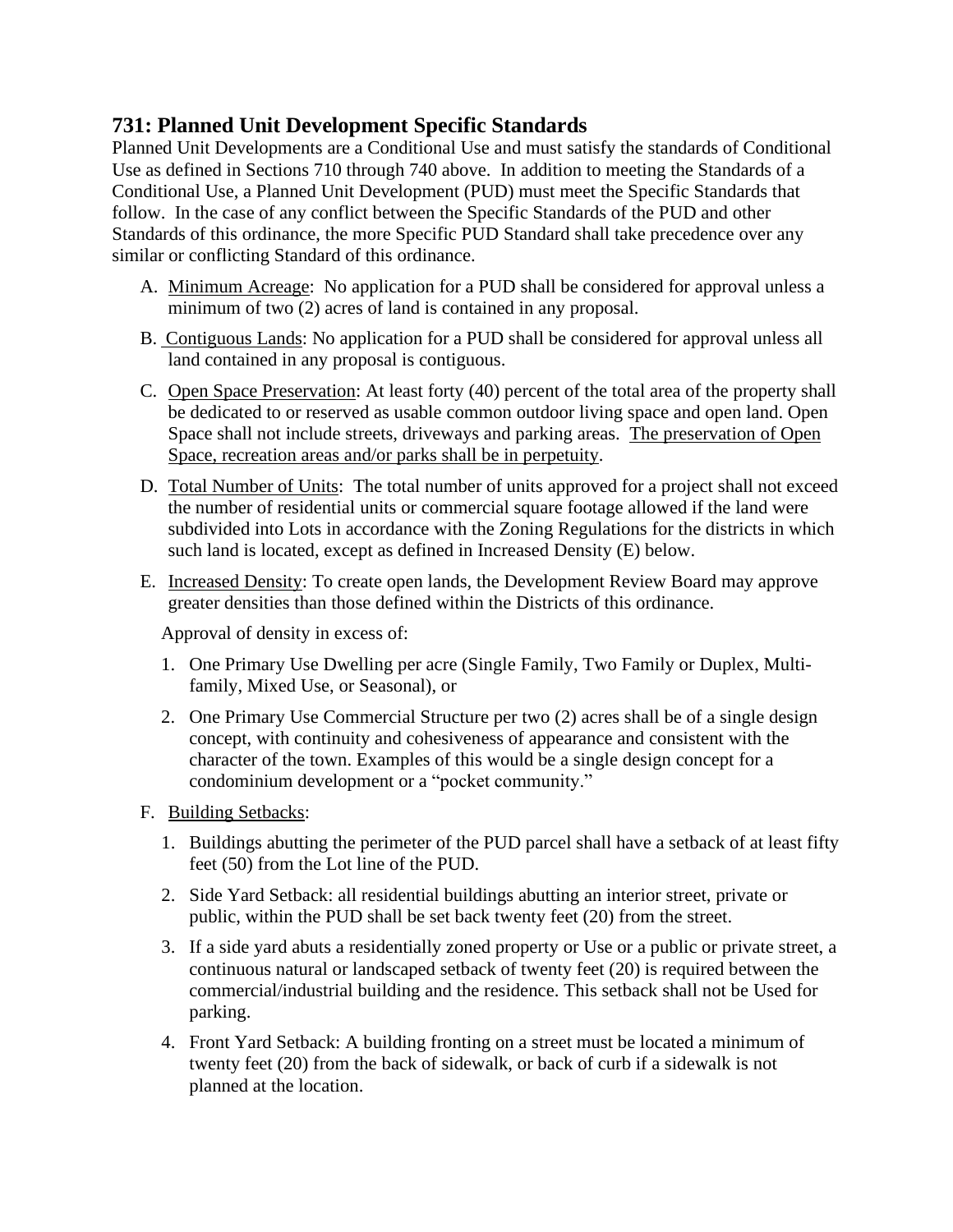- 5. Rear Yard Setback: If a rear yard of a commercial building abuts a commercial or industrial Use or zoning district, a minimum rear yard setback of ten feet (10) is required. If a rear yard abuts a residential Use or residentially zoned property, a rear yard setback of twenty feet (20) shall be provided. This setback shall not be Used for parking or drives and shall be landscaped.
- G. Municipal Facility Burden: The cumulative effect of a phased PUD shall not cause transportation networks, municipal facilities, educational facilities, or other public services to be unduly burdened.
- H. Utilities: All electric and telephone facilities, fire alarm conduits, street light wiring, and other wiring, conduits and similar facilities or utilities shall be placed underground by the developer for any development primarily for or occupied by dwellings. The Development Review Board or Sewer Commission may require easements necessary for the orderly extension of public utilities to future adjacent developments. These extensions shall be underground wherever possible.
- I. Pedestrian Walkway Requirements:

Sidewalks may be required within a PUD. In addition, the Development Review Board may require additional sidewalks in order to improve pedestrian access to buildings and protect pedestrian safety throughout the development. When requiring additional sidewalks, the Board shall consider the following criteria:

1.Number, location, types and Use(s) of buildings propose

2.Amount of traffic generated by the proposed Use

J. Private Roads:

Private Roads may be allowed within a PUD when specifically approved by the Development Review Board. Any new road, public or private, within a PUD shall conform to the Wilmington Town Highway Ordinance.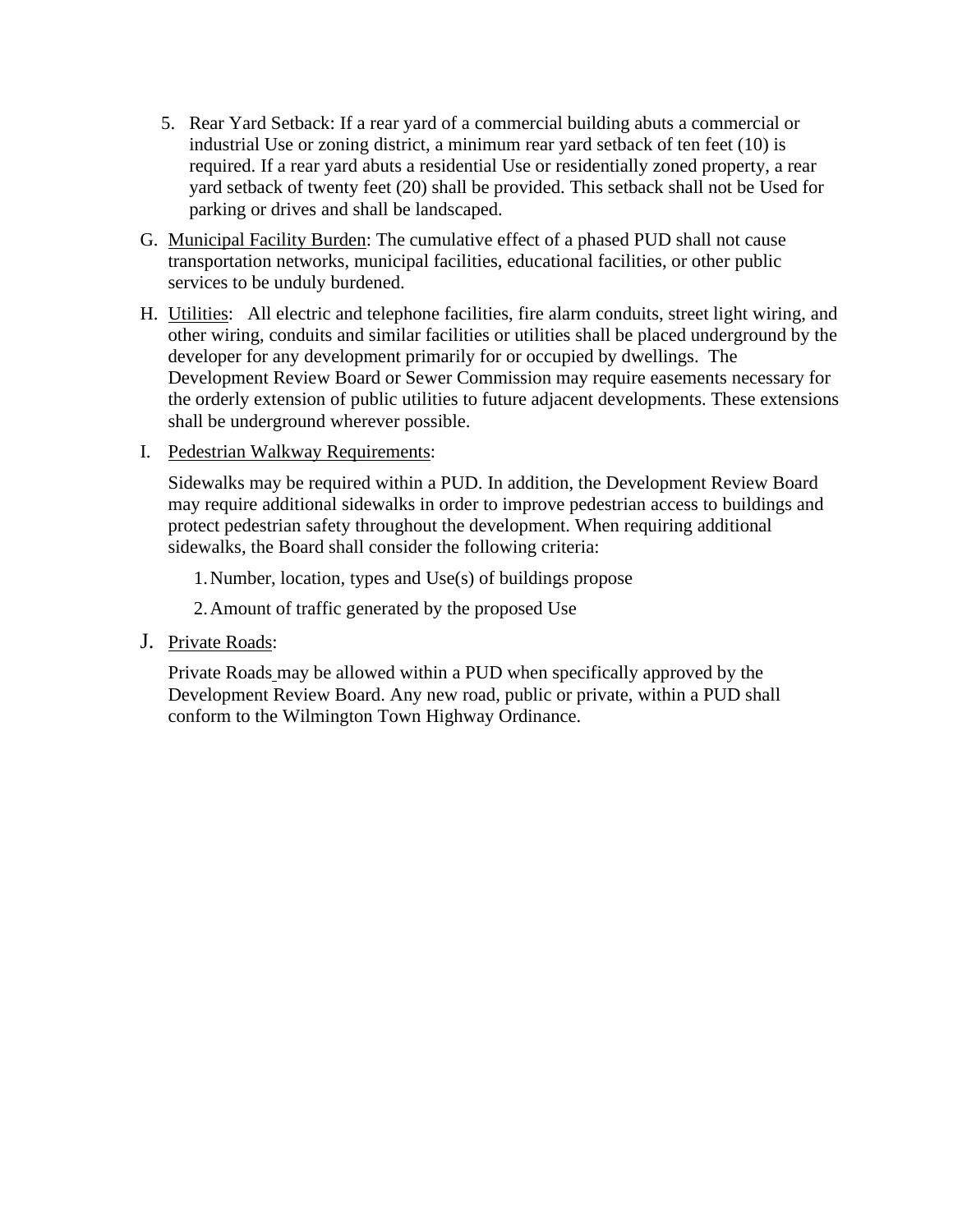## **Section 732: Other Specific Standards**

Except as otherwise noted below, Other Specific Conditional Uses must conform to all requirements of this Section as well as the Standards for Conditional Uses of Sections 710 thru 731 of this Article VII. In the case of any conflict between the Specific Standards of this Section and other standards of this ordinance, the more Specific Standard shall take precedence over any similar or conflicting standard of this ordinance.

- A. Affordable Housing**:** In all districts where allowed, a Structure or Structures may, as a Conditional Use, be converted or built for multi-family or residential Use for the purpose of providing affordable housing. Such affordable housing shall:
	- 1. Demonstrate sufficient wastewater capacity.
	- 2. Be maintained as affordable units under the State Definition of Affordable Housing.
	- 3. Provide deeds of conveyance of any unit or units containing language/covenants/ restrictions which preserve the affordability requirements of the property for a period of **no less than** twenty (20) years from the date of the Development Review Board written decision and approval of such conversion.
- B. Automotive Service Station and Repair Garage: Automotive Service Station and Repair Garage must obtain Conditional Use written decision and approval from the Development Review Board in all districts where allowed and may be allowed if the following can be met:
	- 1. Lot size shall be at least one-half acre (1/2 acre).
	- 2. Lot frontage shall be at least one hundred fifty (150) feet.
	- 3. One (1) two-way access or one (1) point of ingress and one (1) point of egress shall be allowed*.* An additional driveway may be allowed if the property has frontage on two Town roads. Where appropriate the Development Review Board may require a landscape strip. Where there is one point of ingress and one point of egress a landscape strip should be considered along the length of the remaining frontage, beginning at a point adjacent to the driveway and continuing to the side property line, at a minimum of four (4) feet wide.
	- 4. All portions of canopies shall be located at least twenty (20) feet from the side and rear Lot lines and all canopy lighting shall be recessed to reduce glare.
	- 5. All canopies shall be of a solid color. Bright colors and designs on canopies are not allowed.

C. Junked Vehicles:

- 1. Junk vehicles shall be screened by a Structure or natural vegetation and not visible from neighboring properties, public and private roads.
- 2. Junkyards or Salvage Yards having more than (1) one junk vehicle, shall be hidden from all neighbors and public roads by Screening of Unaesthetic Features defined in Section 730 (E) of this ordinance.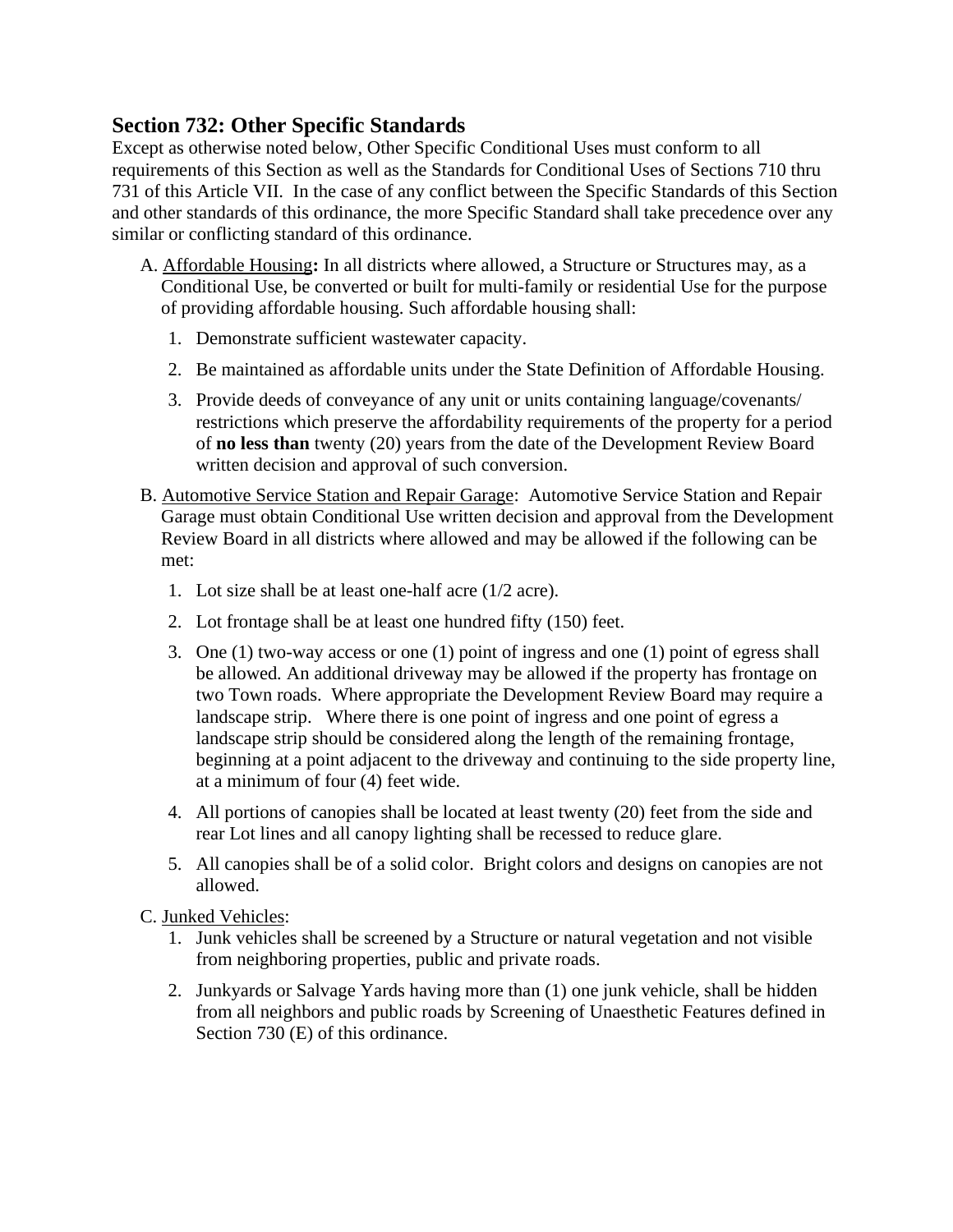- D. Medical Marijuana Dispensaries: Pursuant to 18 V.S.A. § 4474(e)(c) a Marijuana Dispensary shall not be located within 1000 feet of the property line of a pre-existing public or private school, licensed or regulated day-care facility, house of worship, library, park, or other public municipal services facility.
- E. Mobile Home Parks (Trailer Parks):
	- 1. No more than one (1) mobile home/trailer shall be allowed on any parcel of land, unless said mobile homes/trailers are located in a mobile home/trailer park duly approved pursuant to the zoning ordinance.
	- 2. A mobile home park shall be reviewed under the procedures and standards set forth in the Planned Unit Development Section of this ordinance.
	- 3. The overall density of the Mobile Home Park shall in no case exceed the allowable density in the District where allowed.
	- 4. Mobile Home Park (Trailer Park) shall comply with the Vermont Mobile Home Park Law [see 10 VSA Chapter 153]
- F. Ponds/Water Impounds: Ponds/Water Impounds must obtain a zoning Permit from the Zoning Administrator. If not received with the submitted application, the Zoning Administrator may issue an initial Permit conditioned upon receipt of the following:
	- 1. A Project Review Sheet from the State Permit Office.
	- 2. Evidence of written compliance with regulations of any department indicated on the Project Review Sheet.

Upon receipt of these two items the Zoning Administrator may issue a final Permit.

The following state and federal requirements are not all-inclusive. The applicant is responsible for obtaining all needed state and federal Permits. For information on state Permitting requirements visit the Water Quality Division website at: <http://www.anr.state.vt.us/dec/waterq/wqdhome.html>

- If the proposed dam or pond will impound or be capable of impounding 500,000 cubic feet or more of water, a Permit will be required under Title 10 V.S.A., Chapter 43 Dams.
- If the project necessitates any work in a stream, a stream alteration Permit or other approval may be required under Title 10 V.S.A., Chapter 41. Subchapter 2. Alteration of Streams.
- If the proposed dam or pond is located in or near a wetland, a representative of the Vermont Wetlands Office should be contacted.
- If the pond project has the potential to affect rare, threatened or endangered species of plants and animals or their habitat, you should contact the VT Dept of Fish and Wildlife.
- Approval is required by the Fish and Wildlife Commissioner for placing obstructions in streams that block passage of fish under Title 10 V.S.A., Chapter 111, § 4607.
- Persons contemplating the construction, alteration or removal of dams or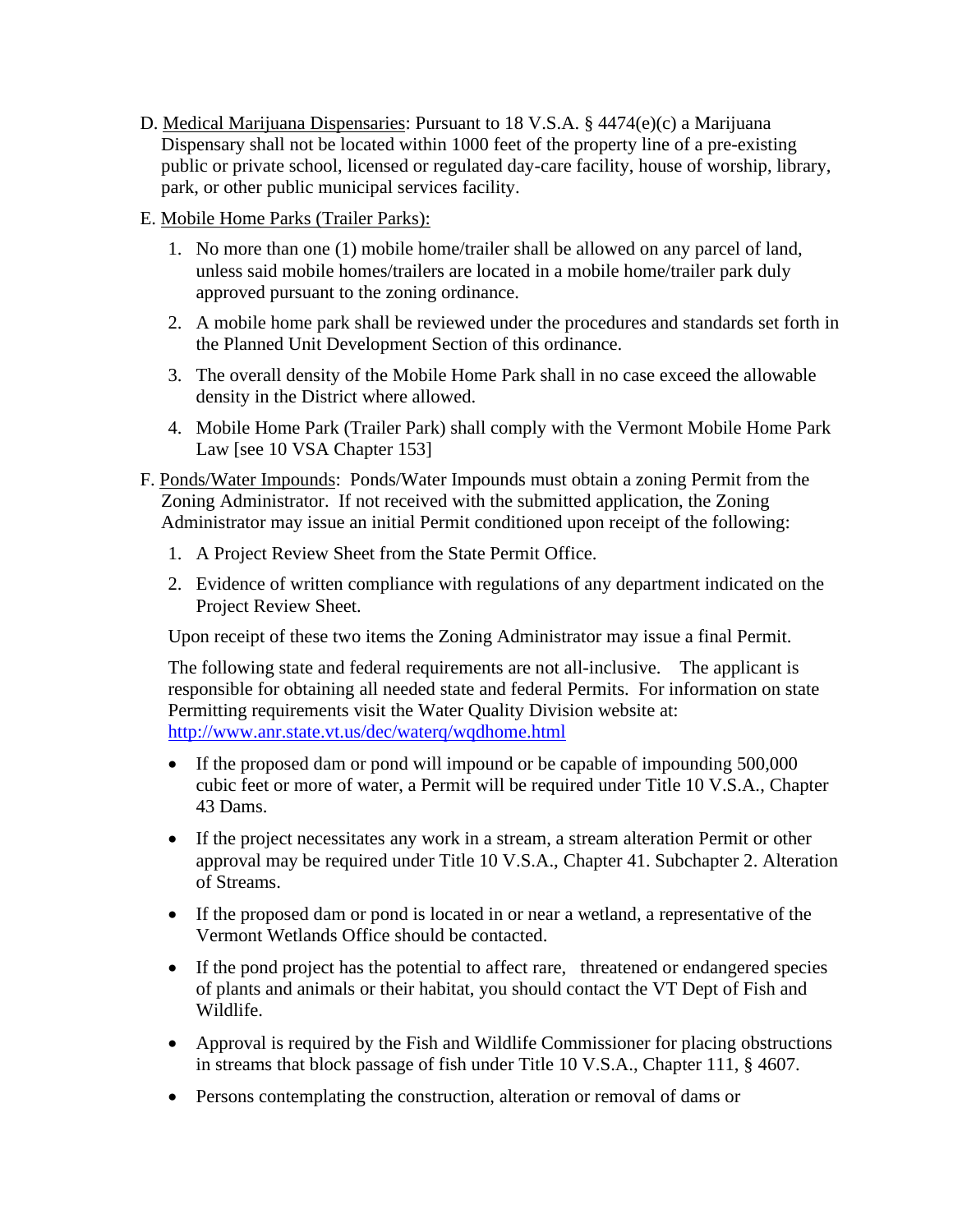impoundments or construction wetlands are advised that approval may be required from the U. S. Army Corps of Engineers.

- Bodies of water of over 10 acres are subject to the Shoreland Protection Act.
- It is possible that other laws or programs could be involved, such as Act 250.
- G. Quarry Operations Extraction of Soil, Sand, Gravel & Earth Resources: Quarry operations - extraction of soil, sand, gravel and earth resources must obtain Conditional Use written decision and approval from the Development Review Board in all districts where allowed and may be allowed if the Development Review Board finds:
	- 1. It will not have an undue adverse effect on the neighborhood or area, the scenic or natural beauty of the area, other aesthetic values, historic sites, pedestrian walkways, or rare and irreplaceable natural areas.
	- 2. It will not cause unreasonable congestion
	- 3. It will not cause burden, contamination, or compromise of existing water supplies.
	- 4. It will not cause excessive Use of or unsafe conditions on highways, existing or proposed.
	- 5. It will not cause undue soil erosion or result in an embankment with a slope steeper than one (1) foot vertical to two (2) feet horizontal upon completion of an area of work.
	- 6. It will not undermine any adjacent areas.
	- 7. A site Reclamation Plan shall be provided at time of application.
	- 8. The site shall be maintained at all times in safe condition and shall be restored to a safe, attractive and useful condition consistent with the Reclamation Plan within 30 days of the termination of the Permit.
	- 9. The hours of operation shall not exceed the hours of 7:00 am through 6:00 pm daily.
	- 10. A Conditional Use Permit granted shall not be valid for more than five (5) years.
- H. Recreational Vehicle Storage: Recreational vehicle(s)/travel trailer(s), tent(s) or boat(s) may be stored by a homeowner on their property but shall not be Used as living quarters for longer than 30 days per year and shall not be connected to any utility, including water and sewer.
- I. Solar Projects: Pursuant to 24 V.S.A. § 4414(15) the Public Service Board shall enforce the requirements of this ordinance. No solar energy generation land development or facility shall be approved that is not in conformity with the following municipal requirements:

Setbacks: Ground mounted solar generating development shall meet a minimum setback of:

For development plans with a plant capacity of  $15 - 150$  kilowatts:

- 40 feet from any state or municipal highway, and

- 25 feet from each property boundary that is not a state or municipal highway,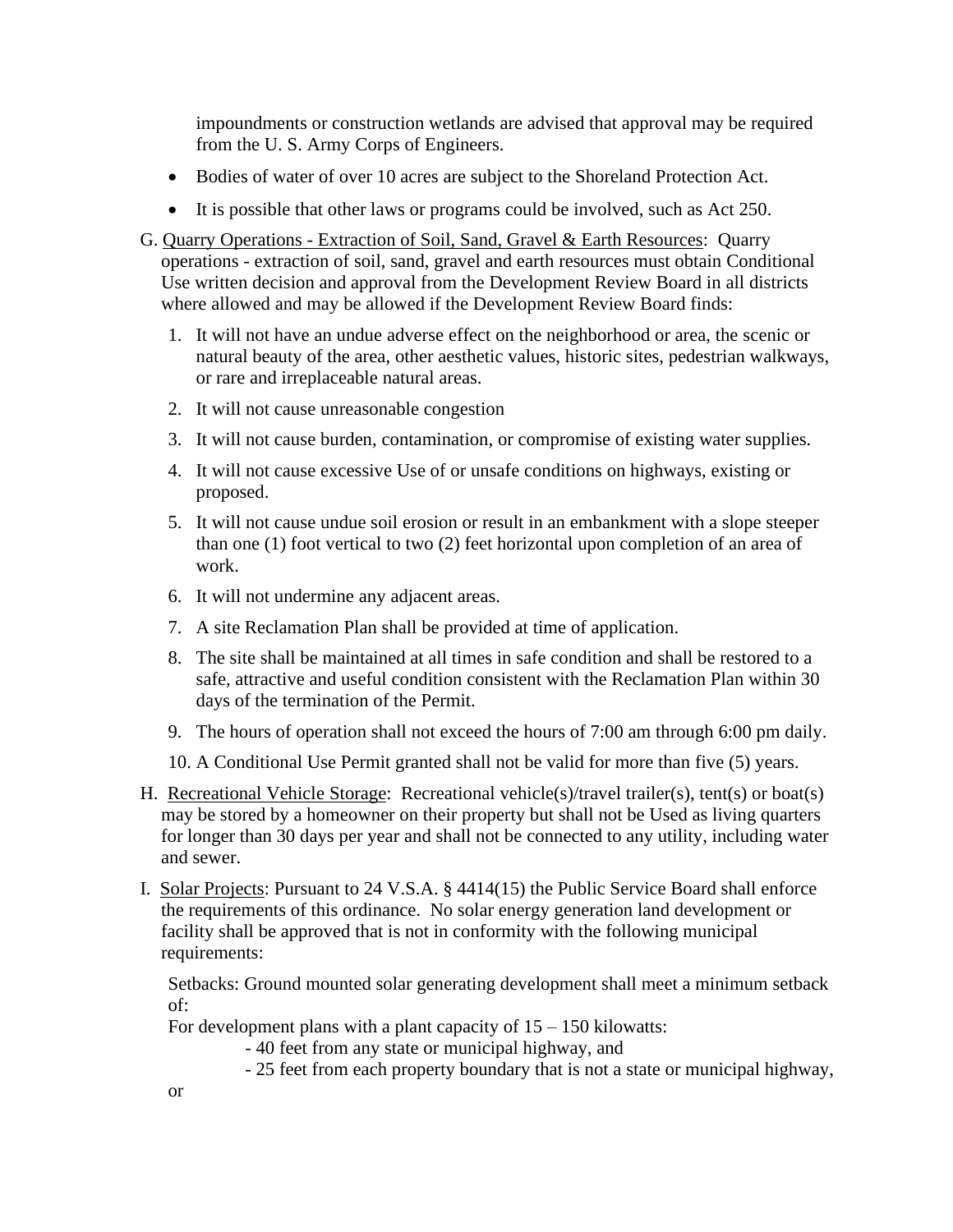For development plans exceeding 150 kilowatts:

- -100 feet from any state or municipal highway, and
- 50 feet from each property boundary that is not a state or municipal highway.

No setback is required for solar development with plant capacity of less than 15 kilowatts. For Screening and Buffer Area requirements see Section 730 (E) Screening and Buffer Areas for Ground Mounted Solar Arrays and Related Unaesthetic Features.

All solar installations on residential and commercial Structures shall provide for fire safety.

Solar ground installations are discouraged on agricultural lands, in scenic vistas and fields, or in other natural aesthetic settings that contribute to the rural and agricultural character of the town. Solar installations are encouraged in areas primarily Used for commercial development and on non-residential Structures.

J. Temporary Outdoor Retail:

Temporary Outdoor Retail operating less than or equal to four days per calendar year is Allowed without a zoning Permit.

Temporary Outdoor Retail of five (5) days or up to two (2) months per calendar year requires a zoning Permit from the Zoning Administrator.

Retail of greater than two (2) months is not considered temporary and requires the written decision and approval of the Development Review Board.

- K. Wind Turbines: Large Commercial Wind Turbines are prohibited in the Town of Wilmington. Small wind turbines meeting the following criteria are Permitted:
	- 1) Blades are less than or equal to 20 feet in diameter.
	- 2) The tower is less than 85 feet above grade.
	- 3) The tower is set back one and a half  $(1 \frac{1}{2})$  times its own height from all property lines.

**Section 733 Senior/ADA-Compliant Housing/Adult Living Community Specific Standards** Senior ADA compliant development is designated as a conditional use in the following districts: Village district including Historic and Design review overlays, Commercial/Residential, Resort Residential and Resort Commercial/Residential, and must satisfy the standards of a Conditional Use as defined in Sections 710-730 above, with projects subject to review and approval of the Development Review Board. In addition to meeting the Standards of a Conditional Use, a Senior/ADA Compliant Housing/Adult Living Community Development must meet the Specific Standards that follow. In the case of any conflict between the Specific Standards of the Senior/ADA Compliant Housing/Adult Living Community Development and other Standards of this ordinance, the more Specific Senior/ADA Compliant Housing/Adult Living Community Development Standard shall take precedence over any similar or conflicting Standard of this ordinance.

A. Qualified occupants: In a development approved for Senior/ADA Compliant Housing/Adult Living Community Development, the principal occupant of each dwelling unit must be sixty-two (62) years of age or up. All age restricted occupancy must be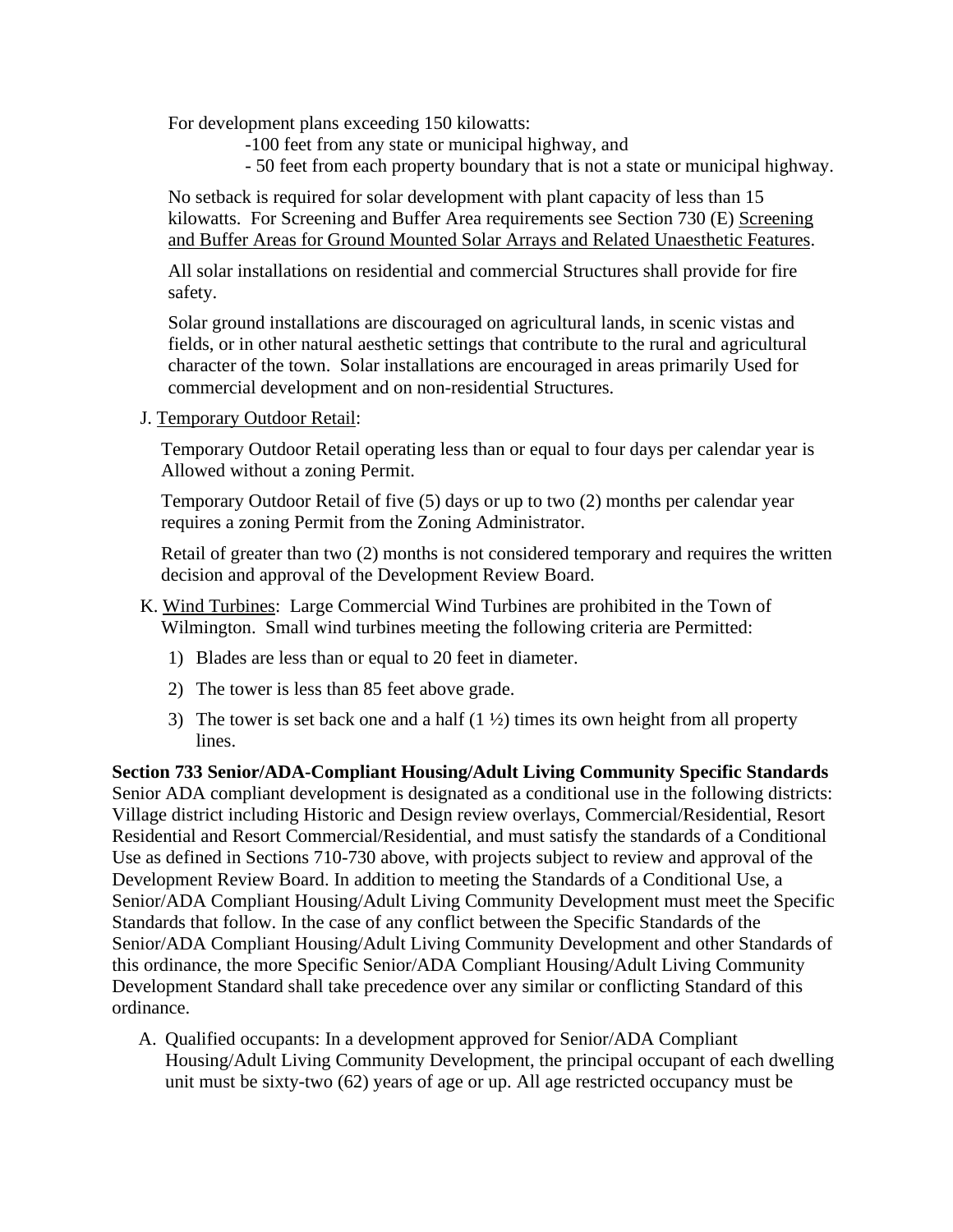established in accordance with the federal Housing for Older Persons Act (HOPA) of 1995 and all other state and Federal Fair Housing regulations.

- B. Restriction on Alternative Use: Any lot developed or used for senior housing pursuant to receiving approval from the DRB for development as Senior/ADA Compliant Housing/Adult Living Community shall not thereafter be used for any purpose other than the provision of senior housing unless the alternative use satisfies all applicable land use regulations pertaining to the underlying zoning of the district in which the parcel is located.
- C. Senior/ADA Compliant Housing/Adult Living Community Developments may be designed and constructed as multi-story apartment buildings, duplexes, cottage-style living, and/or mixed-use buildings in a walkable, neighborhood-like setting. Developers must ensure that proposed Adult Living Communities are planned as a cohesive unit with a comprehensive site plan. The site plan standards referenced below shall govern the layout and design of the buildings in the community.
- D. Single family developments with up to five (5) units per acre are allowed. Possible development types include designs with zero-entry (no stairs to first floor) dwelling units with one or two bedrooms and an upstairs study in a one and a half  $(1\ 1/2)$  story cottage design.
- E. In the Village (outside the Historic Design Review District), Commercial/Residential, and Resort/Residential districts, larger multi-family or attached buildings are also allowed, with a density of up to twenty (20) units per acre. In developments proposing adaptive reuse of existing buildings, an additional five (5) units per acre are permissible with Development Review Board approval.
- F. Developments must provide a minimum of one (1) parking space per dwelling unit. Parking requirements may be adjusted downward to reflect proximity to public transit as well as access to bicycle and pedestrian facilities. Developments that propose fewer than one (1) parking spaces per dwelling unit must be approved by the Development Review Board. Parking spaces shall not be less than eight (8) feet wide by sixteen (16) feet deep or as approved by the Development Review Board. For developments containing accessory commercial uses, refer to the below Section 733 (K).
- G. Any development contemplating greater than a two-story elevation for age restricted residential uses will be required to provide internal elevators and all buildings greater than two stories used for residential purposes must include fire suppression systems.
- H. Development contemplating the assemblage of adjoining parcels is allowed, with Development Review Board approval.
- I. Residential-Scale: Attached or detached dwellings no greater than two (2) stories allowing up to five (5) dwelling units per acre. Prescribed setbacks for the zoning district where the development is proposed shall be honored in the designs contemplated. The dwelling will be designed as zero-entry access doorways and ADA-compliant amenities within. Internal elevators will be required for second-floor access in addition to a code compliant stairway.
- J. Institutional-Scale: Development is encouraged to provide a common entry point to the property for public/private access. Scale of building between one and three floors. Up to